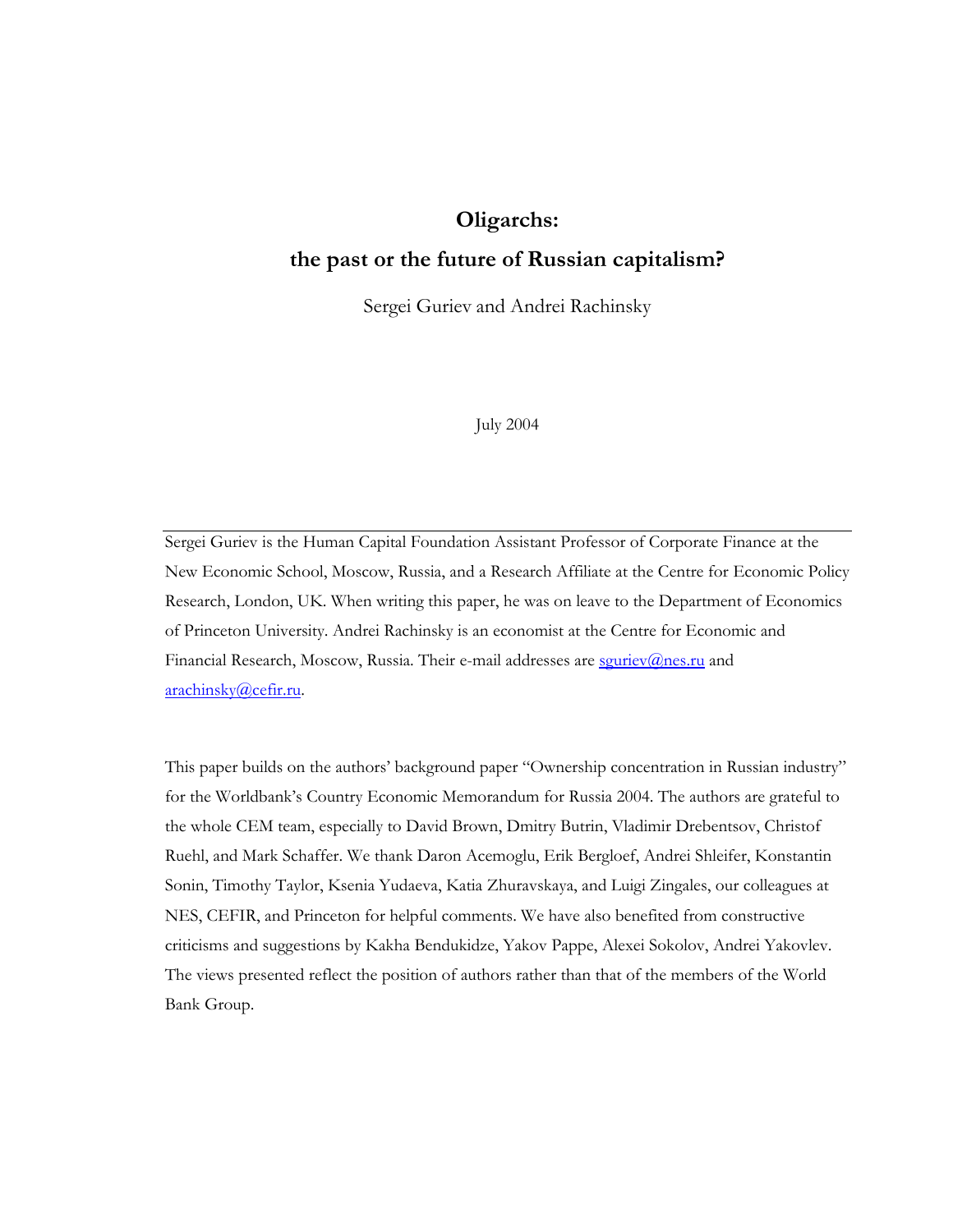Russian industrial tycoons, or "oligarchs", are the quintessence of Russia's transition to capitalism. Any analysis of Russian economics and politics is incomplete without understanding their role. To the critics of Russian transition (Stiglitz, 2002, Goldman, 2004, Hoff and Stiglitz, 2004), the oligarchs represent the crony capitalism of 1990s, the unfair and illegitimate privatization, asset stripping, capital flight, capture of federal and state politics, and the enormous rise of inequality. The advocates of Russian reform (Boone and Rodionov, 2002, Aslund, 2004, Shleifer and Treisman, 2004) consider oligarchs to be the engine of institutional change and economic recovery since 1999 and the (only feasible) counterweight to the predatory and corrupt bureaucracy.

Understanding the role of oligarchs is crucial for many fundamental policy choices that will determine Russia's future. The degree of concentration in Russian economy is so high, that the policymakers' interest in oligarchs goes far beyond antitrust issues. First, the economic power amassed by the oligarchs automatically translates into political influence. This makes the oligarchs a crucial factor in the development of Russia's democratic institutions (or lack thereof). Second, the oligarchs control Russia's major exports and therefore determine Russia's standing in the global economy. Third, their role is crucial in establishing the most important foundation of modern capitalism: private property. As long as Russian median voter deems illegitimate the private property rights for a substantial part of the economy that the oligarchs control, it is hard to make democracy compatible with capitalism.

In this article we discuss available evidence on the degree of ownership concentration in Russian economy and its role in shaping economic and political institutions in Russia. We first lay out the facts on who the oligarchs are, what assets they control, and how well they run their assets. While we use a number of sources, our analysis is mostly based on a unique dataset built for the Country Economic Memorandum (CEM) for Russia, published by the Worldbank in 2004. This dataset is the first one to allow tracking concentration of control within individual companies, within industries, and at the level of the economy; moreover, we can compare performance of firms controlled by different types of owners. We then discuss the emergence of oligarchs and their role in Russian transition. We conclude by discussing policy options available and comparing modern Russia to other countries that have faced high concentration of national wealth.

Before we proceed, we *must* make a caveat about the term "oligarchs". To many readers, this term has a negative connotation. We certainly do not want to make a moral or legal judgment on Russia's richest businessmen. But as the term has become conventional for referring to Russian industrial tycoons, we use it for the readers' convenience without any particular preconceptions.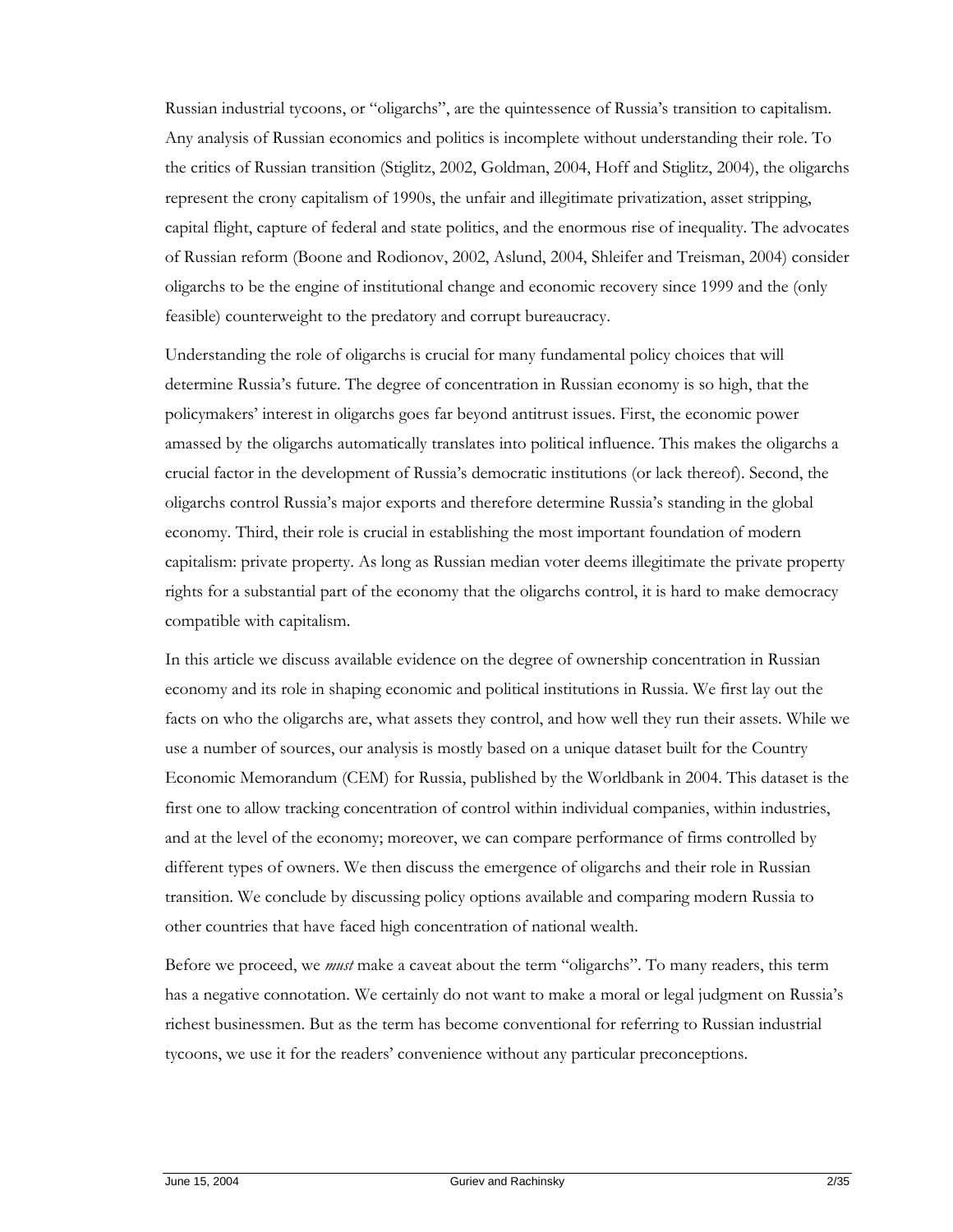# **What we know about Russian oligarchs**

## **Who are the oligarchs?**

High concentration of economic power in Russia has attracted public attention after implementation of the loans-for-shares scheme. In the middle of 1990s Russian government sold several valuable assets to private owners at a very low price for support of incumbent President in the elections of 1996 (Freeland, 2000). In its current meaning in Russia, the term "oligarch" denotes a large businessman<sup>1</sup> who controls sufficient resources to influence national politics.<sup>2</sup> It is not clear who first used the term oligarch to describe the newly emerged class of Russian tycoons. Kommersant (2003) refers to a pro-market politician Boris Nemtsov (then a governor of Nizhny Novgorod region, later to become a deputy prime-minister) and a journalist Alexander Privalov (*Izvestiya* daily, currently *Expert* weekly), both introducing the term in 1994-95.

There is no ultimate list of Russian oligarchs. Given the multi-layered and non-transparent ownership structure of Russian companies, compiling a list of oligarchs takes a lot of time and effort. On the other hand, any such list has to be constantly updated: there is substantial vertical mobility among Russia's richest. For example, out of seven or eight business groups that dominated Yeltsin's Russia, two were destroyed by the 1998 crisis (SBS and Inkombank), one took a hit but survived (Roskredit-cum-Metalloinvest), two have their leaders in exile (Berezovsky and Gusinsky) and one – in prison (Khodorkovsky). Other problems are related to the vagueness of the definition of oligarch. First, there are different views on how to measure tycoons' power rather than wealth (De Long, 1998, emphasizes this distinction with regard to US robber barons). Second, it is not clear whether to count public officials and CEOs of large public companies as oligarchs. On the latter issue we stick to the definition of oligarchs as of private owners.

The first list of oligarchs probably belongs to Boris Berezovsky (by all accounts, an oligarch himself) who, in his 1996 interview to Financial Times, named 7 bankers that controlled about 50% of productive assets of Russian economy. Since then there have been numerous lists, some even endorsed by oligarchs themselves. As recently as in June 2003, Vladimir Potanin's Interros Holding Company supported a book by Kommersant (2003) that included the most comprehensive list of

 $\ddot{\phantom{a}}$ 

<sup>1</sup> No oligarch ranking includes a female oligarch. The richest Russian businesswoman is probably Elena Baturina, the wife of the mayor of Moscow (Forbes Russia, 2004), but she is usually not considered an oligarch.

<sup>&</sup>lt;sup>2</sup> This is perfectly in line with the original meaning of the term introduced by Plato in "The Republic" and Aristotle in "Politics", as well as the modern understanding as in Ramseyer and Acemoglu. Russian elite's thinking of oligarchs has also been affected by Jack London's "The Iron Heel" anti-utopia on the rise of robber barons oligarchy that was widely publicized in Soviet Times.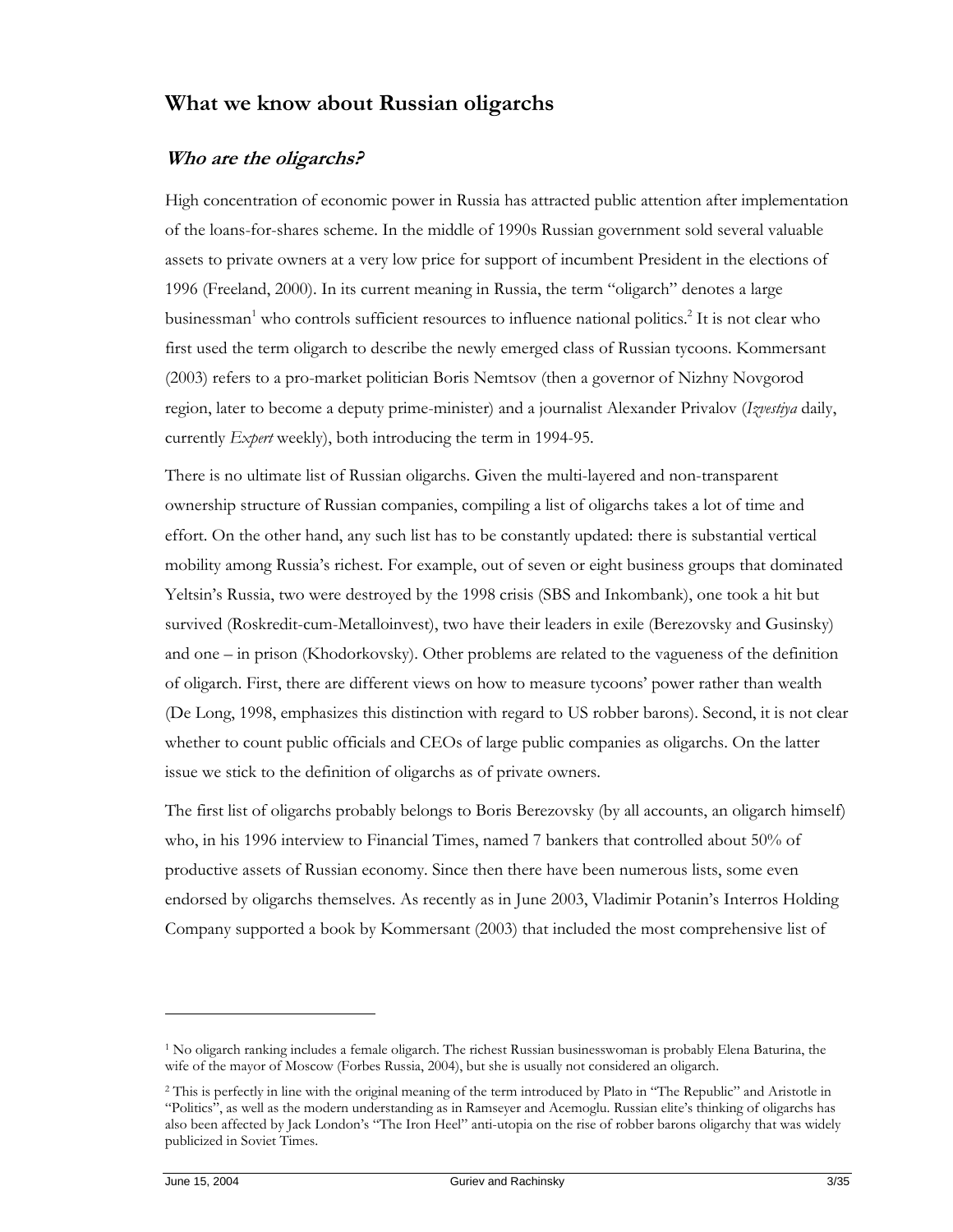oligarchs with their profiles under an optimistic title "oligarch – that has a proud sound" (a parody of Soviet writer Maxim Gorky's "man – that has a proud sound").

All the oligarch rankings identify similar sets of individuals. Table 1 presents a list that we built based on the study of ownership concentration for the Worldbank's Country Economic Memorandum (CEM) for Russia, 2004 (Guriev and Rachinsky, 2004). The Worldbank's CEM project identified the structure of control for about 1700 largest firms in 32 industrial sectors and 13 service sectors of Russian economy in the summer of 2003. The sample accounts for a substantial part of Russian economy (e.g. it includes 1200 large industrial enterprises that produce more about 85% of output of the selected 32 industrial sectors, and more than 60% of Russia's total industrial output).

For the firms in the sample, we have tracked the degree of control up the pyramidal structures to construct a list of ultimate owners. In order to do so we have gone through more than five hundred intermediate owners, but have finally arrived at the list of almost seven hundred ultimate owners which included foreign firms, individuals, federal government or regional governments. We then created groups (partnerships) of private owners.<sup>3</sup> We merged individual owners into a group whenever they appeared together as ultimate owners for every firm they had a non-trivial ownership of. This approach has helped to establish the basis for stable business groups (usually direct investment companies, registered as partnerships offshore with 2-7 partners). We also made some further adjustments. In particular, we merged the holdings of Vladimir Potanin and Mikhail Prohorov (who jointly own Norilsk Nickel, by far the most valuable asset of Potanin's Interros). We have also merged Popov, Melnichenko and Pumpiansky's holdings; even though these individuals started delineating their assets within a group already in 2003, the survey participants believed that in summer 2003 they still exercised joint control over the group's assets.

We ended up with 627 ultimate owners (432 in industry). In order to rank the owners by size, we calculated the total sales and employment controlled by each owner using a proportional rule. E.g., employment controlled by group *i* is  $E_i = \sum_j \alpha_{ij} E_j$ , where  $\alpha_{ij}$  is the share of control that group *i* has over firm *j*, and E<sub>j</sub> is the employment of firm *j*. As most oligarchs hold majority or supermajority stakes in their firms, our choice of proportional rather than majority rule provides a lower bound on concentration.

<sup>&</sup>lt;sup>3</sup> The issue of joint voting/control is a serious methodological challenge for every study of concentration of ownership and control (Barca and Becht, 2001, pp.38-39). For example, consider the stakes controlled by Bill and Melinda Gates, Paul Allen, and Steven Ballmer in Microsoft in 1996 (LaPorta et al, 1999). All the four individuals disclose their stakes (38% in total) separately and report that they do not have any commitment to vote in an agreed way. It seems reasonable to consider the group as a single blockholder. This is the approach followed by LaPorta et al. (1999), on the contrary, Becht (1999) assumes that Bill and Melinda Gates vote together, while Paul Allen, and Steven Ballmer may be separate owners.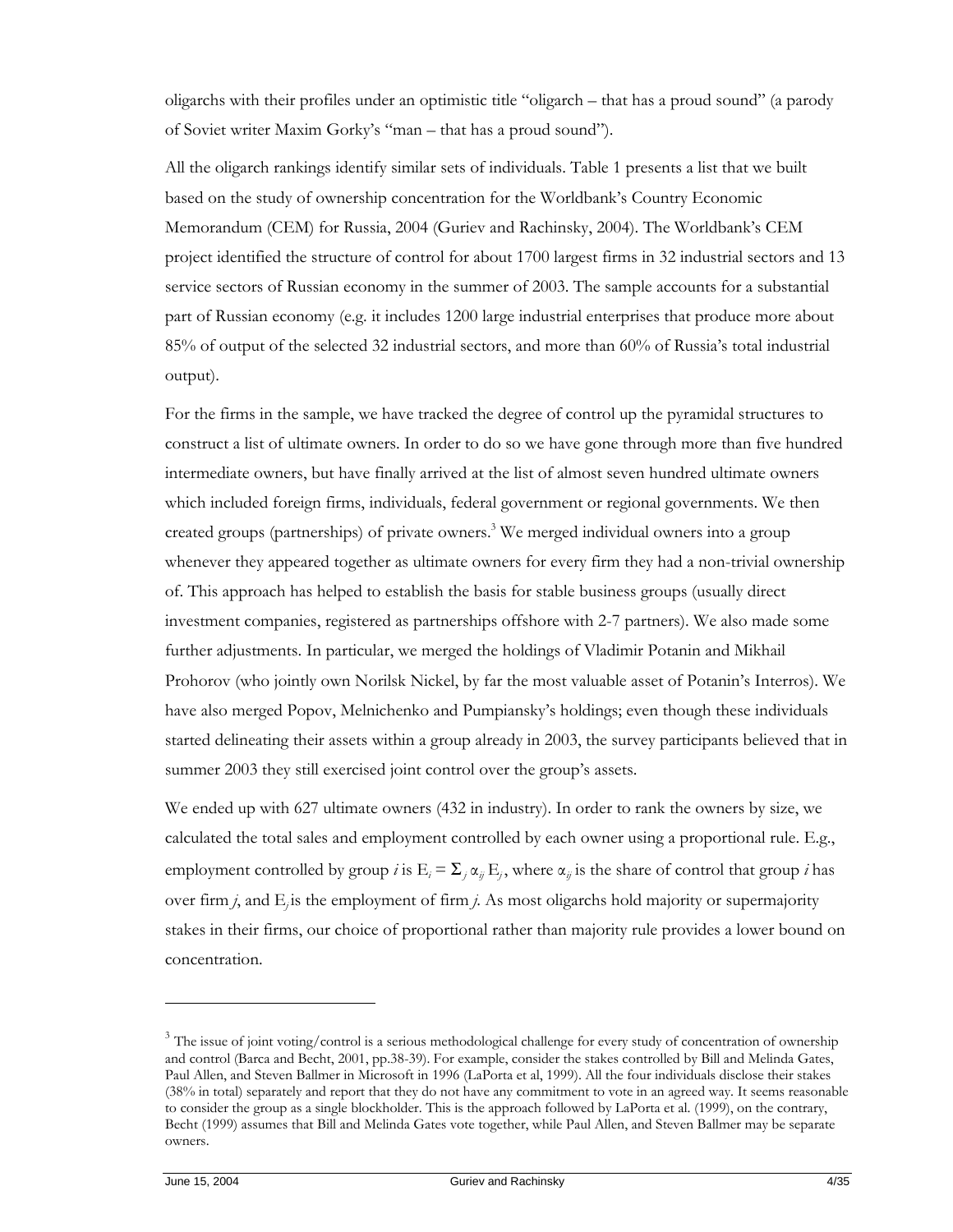| Senior partner(s)                                             | Holding company / firm,<br>major sector(s)       | Employment, 000<br>(% sample) | Sales, R Bln<br>(% sample) | Other rankings*                 | RSPP bureau, head of<br>committee/taskforce<br>(as of June 2004) |
|---------------------------------------------------------------|--------------------------------------------------|-------------------------------|----------------------------|---------------------------------|------------------------------------------------------------------|
| Oleg Deripaska                                                | Base Element / RusAl,<br>aluminum, auto          | 169 (3.9%)                    | 65 (1.3%)                  | P, BR, DS, K,<br>F              | B, Railroad reform                                               |
| Roman Abramovich                                              | Millhouse / Sibneft,<br>$\overline{\text{oil}}$  | $169(3.9\%)$                  | $203(3.9\%)$               | $S$ , BR, DS, K,<br>$H^{**}, F$ |                                                                  |
| Vladimir Kadannikov                                           | AutoVAZ,<br>automotive                           | $167(3.9\%)$                  | $112(2.2\%)$               | BR, K                           |                                                                  |
| Sergei Popov,<br>Andrei Melnichenko,<br>Dmitry Pumpiansky     | MDM,<br>coal, pipes, chemical                    | $143(3.3\%)$                  | $70(1.4\%)$                | $\overline{\mathrm{F}}$         | B, Financial markets<br>(Mamut**)                                |
| Vagit Alekperov                                               | Lukoil,<br>$\overline{\text{oil}}$               | 137 (3.2%)                    | 475 (9.2%)                 | S, P, BR, DS,<br>K, F           |                                                                  |
| Alexei Mordashov                                              | Severstal,<br>steel, auto                        | 122 $(2.8\%)$                 | 78 (1.5%)                  | BR, DS, F                       | B, Customs and<br>WTO accession                                  |
| Vladimir Potanin,<br>Mikhail Prokhorov                        | Interros / Norilsk Nickel,<br>non-ferrous metals | 112 $(2.6\%)$                 | $137(2.6\%)$               | B, S, P, BR<br>DS, K, F         | B, Social and labor<br>relations<br>(Eremeev**)                  |
| Alexandr Abramov                                              | Evrazholding,<br>steel                           | $101(2.3\%)$                  | 52 $(1.0\%)$               | $\overline{F}$                  | $\overline{B}$                                                   |
| Len Blavatnik,<br>Victor Vekselberg                           | Access-Renova/TNK-BP,<br>oil, aluminum           | 94 $(2.2\%)$                  | $121(2.3\%)$               | DS, F                           | $\, {\bf B}$                                                     |
| Mikhail<br>Khodorkovsky                                       | Menatep/Yukos,<br>oil                            | 93 (2.2%)                     | $149(2.9\%)$               | B, S, P, BR,<br>DS, K, H, F     | B, International<br>affairs                                      |
| Iskander Makhmudov                                            | UGMK,<br>non-ferrous metals                      | 75 (1.7%)                     | 33 $(0.6\%)$               | $\overline{\mathbf{K}}$         |                                                                  |
| Vladimir Bogdanov                                             | Surgutneftegaz,<br>$_{\text{oil}}$               | $65(1.5\%)$                   | $163(3.1\%)$               | P, BR, DS, K,<br>F              |                                                                  |
| Victor Rashnikov                                              | Magnitogorsk Steel,<br>steel                     | 57 $(1.3\%)$                  | 57 $(1.1\%)$               |                                 |                                                                  |
| Igor Zyuzin                                                   | Mechel,<br>steel, coal                           | 54 $(1.3\%)$                  | 31 $(0.6\%)$               |                                 |                                                                  |
| Vladimir Lisin                                                | Novolipetsk Steel,<br>steel                      | 47 $(1.1\%)$                  | 39 (0.8%)                  | $\boldsymbol{\mathrm{F}}$       | $\, {\bf B}$                                                     |
| Zakhar Smushkin,<br>Boris Zingarevich,<br>Mikhail Zingarevich | IlimPulpEnterprises,<br>pulp                     | 42 $(1.0\%)$                  | $20(0.4\%)$                |                                 |                                                                  |
| Shafagat Tahaudinov                                           | Tatneft,<br>O1                                   | 41 $(1.0\%)$                  | 41 (0.8%)                  |                                 |                                                                  |
| Mikhail Fridman                                               | Alfa/TNK-BP,<br>$\overline{\text{oil}}$          | 38 (0.9%)                     | $107(2.1\%)$               | B, S, P, BR,<br>DS, K, F        | B, Judiciary reform                                              |
| Boris Ivanishvili                                             | Metalloinvest,<br>ore                            | $36(0.8\%)$                   | $15(0.3\%)$                | $P*$                            | B, Land reform<br>(Kiselev**)                                    |
| Kakha Bendukidze                                              | United Machinery,<br>engineering                 | 35 $(0.8\%)$                  | $10(0.2\%)$                | BR, K                           | B, Budget and taxes                                              |
| Vladimir<br>Yevtushenkov                                      | Sistema/MTS,<br>telecoms                         | $20(0.5\%)$                   | $27(0.5\%)$                | S, P, BR, DS,<br>K, F           | B, Industrial policy,<br>Pension reform<br>(Yurgens**)           |
| David Yakobashvili,<br>Mikhail Dubinin,<br>Sergei Plastinin   | WimmBillDann,<br>dairy/juice                     | 13 $(0.3\%)$                  | $20(0.4\%)$                |                                 |                                                                  |
| Total                                                         |                                                  | $1,831(42.4\%)$               | 2,026 (39.1%)              |                                 |                                                                  |

# **Table 1. Russian oligarchs. Source: Worldbank (2004) and Guriev and Rachinsky (2004).**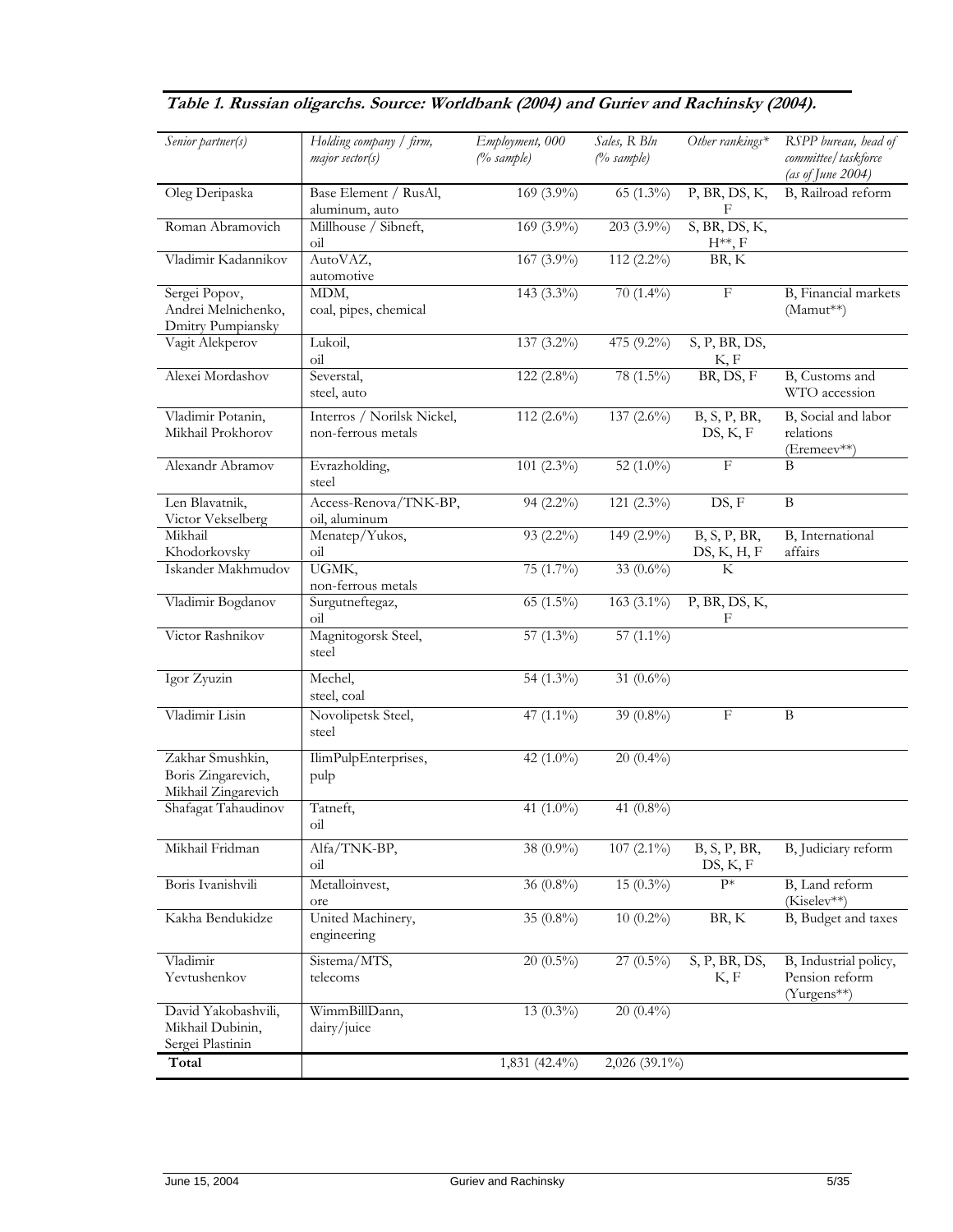#### CAPTION:

Each entry lists the leading shareholder(s) in a respective business group, the name of the holding company or the flagship asset, and one or two major sectors. We report several individual per group only when there is equal or near equal partnership.

Ranking is based on employment in the sample and may therefore be different from actual, as the sample disproportionally covers assets of different oligarchs. Employment and sales are based on official firm-level data for 2001. The exchange rate was \$1=29 rubles.

RSPP stands for Russian Union of Industrialists and Entrepreneur, the leading lobbying organization for Russian business. B stands for RSPP Bureau membership (in total RSPP Bureau includes President and 24 members); we also list the RSPP committees/taskforces the particular oligarchs are in charge of (in total there are 17 committees/taskforces in RSPP).

\* Other oligarch rankings:

- B Berezovsky's Group of Seven (Financial Times, 1996)
- S Classified as oligarchs in the "Sale of the Century" (Freeland, 2000, p. xv-xvii)
- P Pappe (2000)
- BR Boone and Rodionov (2002)
- DS Dynkin and Sokolov (2002)
- K Kommersant (2003)
- H Hoffman (2003)
- F Forbes (2004)

\*\* Some of RSPP committee chairs have retired from active business

Mamut was MDM Board Chairman at the time of appointment at RSPP

Kiselev was Metalloinvest Board Chairman at the time of appointment RSPP

Eremeev was an Interros executive prior to the appointment at RSPP

Yurgens was a Sistema executive prior to the appointment at RSPP

Hoffman discusses Berezovsky rather than Abramovich. In 2000-2003, Abramovich took over most of Berezovsky's assets in Russia as Berezovsky went into exile.

\*\*\* Khodorkovsky has remained a Bureau member and a Committee Chair even though he was in jail since Oct 2003.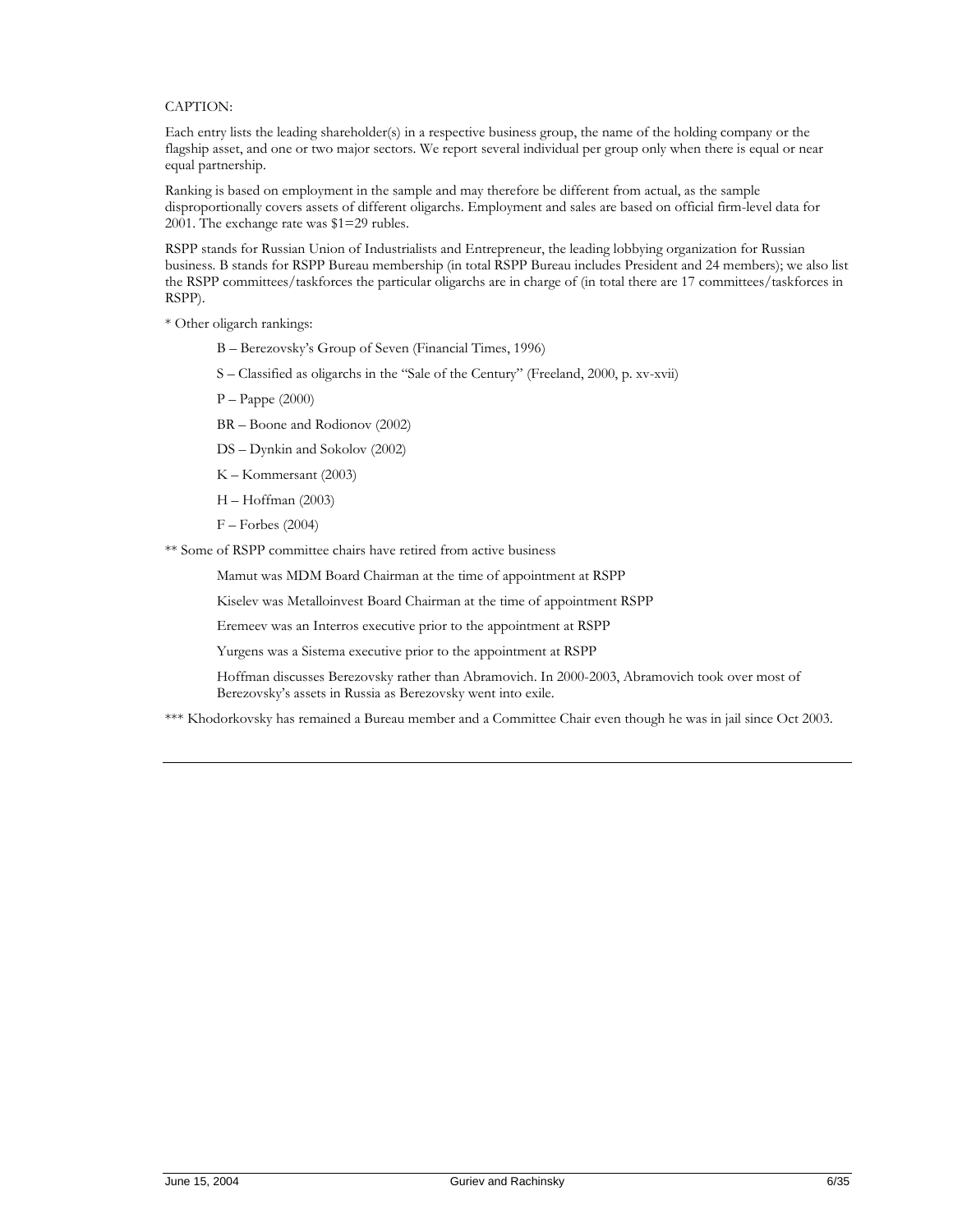Table 1 includes 22 largest private domestic owners in this dataset. The threshold is as follows: either total annual sales revenues controlled by a particular group of owners are above 20 billion rubles (USD 700 million), or total employment controlled by the group are above 20 thousand people. In both sales and employment rankings, the 23<sup>rd</sup> largest private owner was Ural Rakhimov, the son of Bashkir Republic's President, who held largest stakes in Bashkir firms but none outside the region.

The list in Table 1 was constructed from bottom up, by summing up control over a large sample of industrial enterprises. We did not have any list to start with. Yet, Table 1 is consistent with other oligarch rankings we are aware of. According to Forbes (2004), 19 individuals in Table 1 have personal wealth in excess of USD 1 billion; all but one groups have joint wealth of at least USD 0.7 bln. Our list is based on sales and employment rather than on wealth, as the former are easier to measure (most companies are not listed or not actively traded) and provide a good proxy for oligarchs' power.

Table 1 does not include the largest owners' interests in the industries outside our sample, so three clarifications are in order. First, we only account for a part of each conglomerate. Our comparisons with other studies of oligarch empires (in particular, with PSI Foundation, 2003) suggest that on average, we cover about 70% of each group's sales and employment; this is not surprising given that our sample covers 60% of Russian industry. Second, our ranking of oligarchs may be distorted in favor of oligarchs who have stronger presence in the 45 sectors we cover. Third, our ranking excludes a couple of groups whose main assets are in industries outside our sample (e.g. Alexander Lebedev of National Reserve Corporation).

The background of individuals listed in Table 1 is very diverse. Most of them are very young: 9 of them are in their 30s, and 13 are in their 40s. The older oligarchs have come from Soviet-time nomenklatura, either managing the respective enterprises or working in government agencies supervising the enterprises. Insider privatization has helped them to reestablish their control over the enterprises. The younger entrepreneurs started from scratch in the late 1980s building their initial wealth during Gorbachev's partial reforms when co-existence of regulated and quasi-market prices created huge opportunities for arbitrage. In 1992, as price liberalization and privatization began, most of them owned leading trading companies, banks, and/or investment funds.

Each group in Table 1 controls assets in multiple regions and countries, and in several industries. Mostly, the oligarchs' conglomerates are horizontally and vertically integrated. Only Abramovitch, Deripaska, MDM group, and Potanin control major assets in unrelated industries, but even in their empires there is a single industry which accounts for most of the conglomerate's value.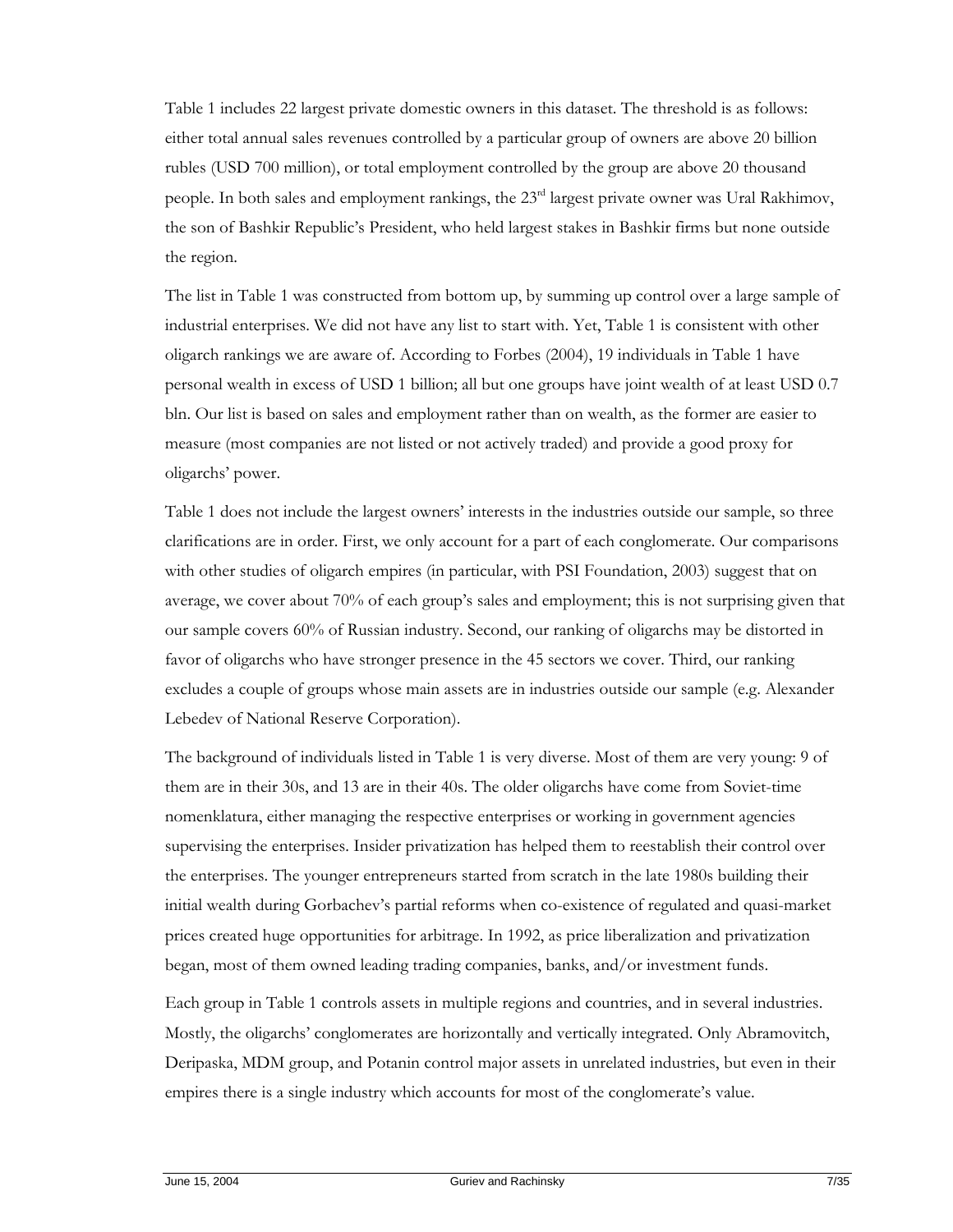Contrary to common beliefs, only a handful of oligarchs owe their fortunes to the loans-for-shares auctions held in mid-1990s. The loans-for-shares are considered by the vast majority of Russian population (and now by the political elite) as the most scandalous episode of Russian privatization. In the classical loans-for-shares scenario, government appointed a commercial banker to run an auction that would allocate a controlling stake of a large natural resource enterprise in exchange for a loan to federal government that the latter never intended to repay. Not surprisingly, the auctioneer always awarded the stake to himself for a nominal bid (usually, slightly above a low reserve price) by excluding all outside bidders. The whole scheme was designed to consolidate the bankers' support for Yeltzin's reelection bid in 1996 (Freeland, 2000). The auctions were held before the elections, while the loan repayment was scheduled for after the elections. If Yeltzin lost to communists in 1996, the loans-for-shares results would be reversed.

The conventional loans-for-shares story fits Abramovich (in 1995-97, a junior partner of Berezovsky), Khodorkovsky, and especially Potanin. The other two winners were the oil sector insiders Alekperov and Bogdanov who obtained stakes in firms they already controlled. The other oligarchs acquired their assets either in the course of voucher privatization in the early 1990s or in the post-1998-crisis takeover wave. Some of the 22 largest owners have tried to participate in the loans-for-shares and even offered more competitive bids but were excluded by those in charge of respective auctions; some even raised their concerns in public (Freeland, 2000).

The track record of a few oligarchs could generally qualify as a success story of Russian reform, at least as conceived by its authors (Boycko et al., 1995). In early 1990s, Kakha Bendukidze consolidated a large number of vouchers, and then purchased controlling stake of his main industrial asset Uralmash in a voucher auction. In the course of 10 years he then built a large engineering company with modern corporate governance and shares listed in London. The Wimm-Bill-Dann shareholders David Yakobashvili, Sergei Plastinin and Mikhail Dubinin introduced a new product– Western style juice–to the Russian market; in 1992, they took a \$50,000 loan and leased a production line in a dairy plant in Moscow. They then took over the whole plant and other 13 dairy and juice plants around Russia, in 2002 they did an IPO at NYSE.

The examples above do illustrate that the outside privatization and entrepreneurship can succeed in Russia. In both cases, the entrepreneurs were neither industry nor government insiders.<sup>4</sup> Ironically, these examples also prove that connections are more important: both groups are at the bottom of the list; both companies' market values are below \$1 billion. In the meanwhile, the loans-for-shares

 $\ddot{\phantom{a}}$ 

<sup>&</sup>lt;sup>4</sup> Neither of them even tried to bid for loans-for-shares. In March 1995, the day after the government meeting that first discussed the loans-for-shares program, Bendukidze told a journalist that "… loans-for-shares are an effort "to set up an oligarchy in the Russian economy" (Freeland, 2000).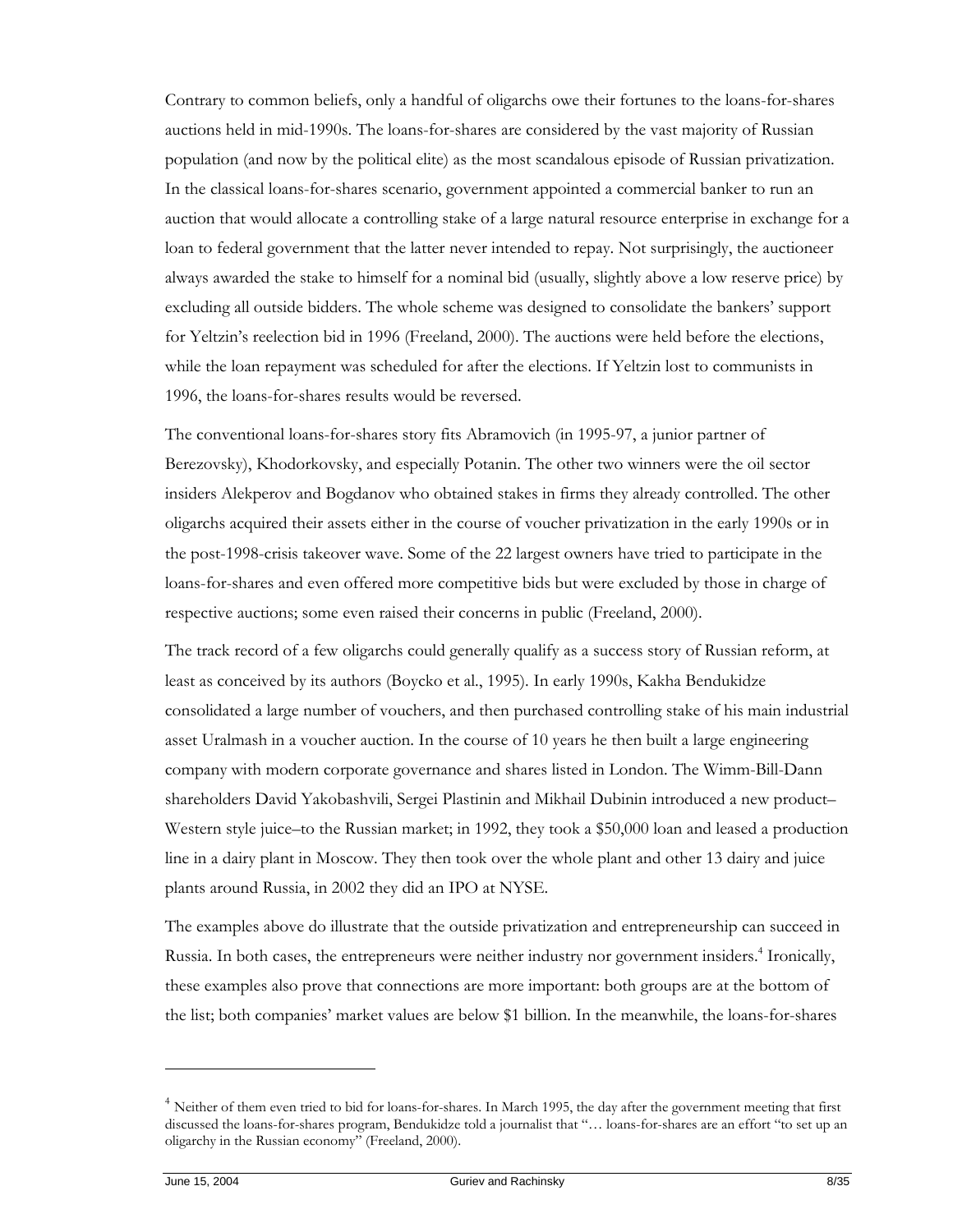winners dominate the top of the list (especially if ranked by sales), and each of these groups is worth more than \$10 billion.

## **Demand for institutional change vs. interest group politics**

Oligarchs have always recognized the importance of political influence. A few of them served in government in 1990s (two as high up as deputy prime ministers in charge of economic policy). When Putin announced in 2000 that oligarchs should be "equidistant" from government, the oligarchs have taken over Russian Union of Industrial and Entrepreneurs (RSPP) which has become a leading lobby group since then. Table 1 shows that oligarchs dominate RSPP's Bureau and main committees. RSPP's committees and taskforces led the way in rewriting and lobbying relevant legislation.

In a sense, RSPP lobbying activities are a tangible embodiment of demand for institutional change that Russian reformers had hoped for when they designed the sequencing of economic reform. RSPP's committees are supposed to lobby for low and transparent taxes, competent judiciary, efficient financial sector, reform of bureaucracy, reform of natural monopolies, Russia's accession to the World Trade Organization, development of small business, and even pragmatic foreign policy. On most of these issues, RSPP's position is indeed conducive to Russia's long term economic prosperity. Moreover, as other pro-market constituencies–small and medium size entrepreneurs and consumers–have failed to acquire any political weight, RSPP was effectively the only body to lobby for further economic reforms.

However, the intensity and therefore outcomes of RSPP's efforts vary widely across specific activities. RSPP was most successful in lowering taxes, liberalizing current and capital account, and promoting land reform. Some progress was achieved in administrative reform. RSPP was much less active in promoting banking reform and establishing a strong competition authority (fully in line with Rajan and Zingales, 2003, and Perotti and Volpin, 2003). RSPP members have been divided on Russia's WTO accession (Financial Times, 2002a). While the steel exporters were in favor of accession, the oligarchs that had stakes in protected sectors (such as automotive, insurance, banking) strongly opposed it. Also, some oligarchs had a *temporary* interest in delaying the accession. As WTO would result in harmonization of laws and regulations, it would bring an inflow of foreign direct investment and intensify competition for Russia's industrial assets. Given the lack of financial development, foreigners are the only serious competitors to oligarchs in Russian M&A market. So the oligarchs were first interested in delaying the accession until they have completed their acquisitions. Currently, they are switching to support accession that would allow selling the assets to foreign investors at a higher price.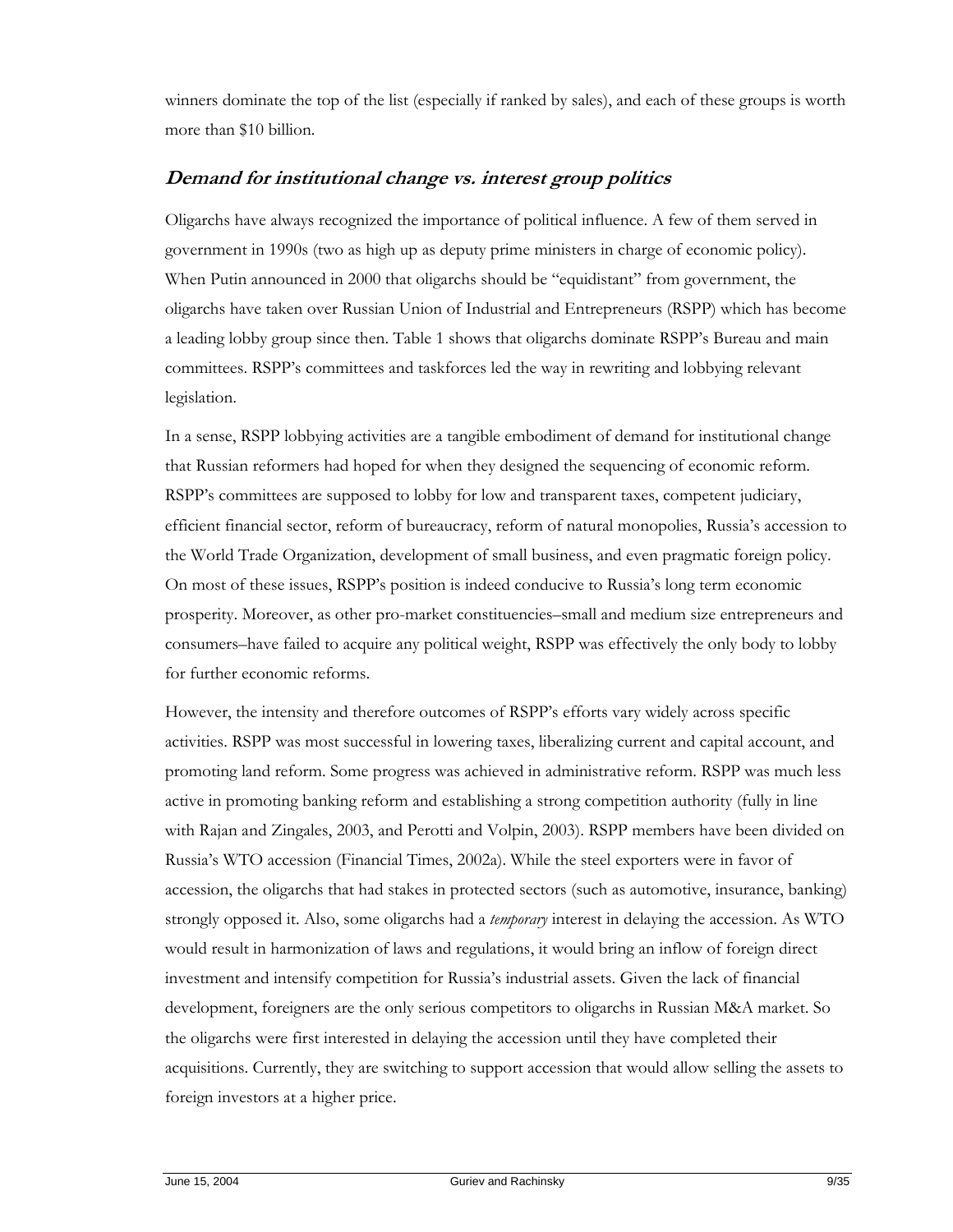The membership in RSPP's Bureau is even more important than control over its committees. In 2000-2003, RSPP Bureau members have regularly met with President Putin to discuss economic policy, reform of bureaucracy and other strategic issues. In the first of these meetings (July 2000) Putin promised to respect the oligarchs' property rights in exchange for their commitment to pay taxes and stay away from politics. This pact determined the ground rules of oligarchs' interaction with central and regional government for Putin's first term (2000-2004).

## **What oligarchs control**

Table 1 confirms the conventional wisdom that oligarchs control a large part of Russian economy. In this Section we go one step further in understanding what sectors of the economy are controlled by the oligarchs and what implications it has for antitrust policy. We use the sample constructed in Worldbank (2004). The sample included largest firms in 45 sectors of the economy (including 32 industrial sectors, see Table 3). Sectors were narrowly defined (usually referring to a specific product market) and were drawn from industry, construction, and market services.<sup>5</sup> The sectors were selected based on their size, the motivation being that the survey should cover as large a portion of the economy as possible. The 45 sectors represent 40% of Russian employment; in industry, the selected 32 sectors represent 50% of employment and 77% sales. It is important to note that the selection of sectors did not depend on concentration.

The second stage was to select the initial set of establishments and firms within the sectors. The selection criterion here was again size: the largest identified enterprises in each sector were targeted for the survey. In this case the motivation for using the size criterion was to be able to measure the degree of concentration in each chosen sector. In industry, our firms represented 35% employment and 85% sales of the selected 32 sectors.

In the third stage, economic and business journalists interviewed investment banks, consultancies, business advisors, information agencies and other institutions that are potential repositories of market knowledge. They identified (a) the main controlling owners of each firm and the portion of the firm they owned, and (b) any subsidiaries owned by the firms. This in turn generated new sets of firms to be investigated – subsidiaries and corporate owners. A chain would stop downward when a firm owns no subsidiaries, and would stop upwards when an "ultimate owner" or "controlling party" was identified. The resulting data were checked and supplemented with publicly accessible information.

<sup>5</sup> In industry, the sectors that were chosen were the largest 5-digit OKONKh (similar to 4-digit ISIC) industrial sectors by sales and employment that can be described as single "markets" or "sectors". A similar set of criteria was used for such sectors as construction and services. Several sectors were also chosen because of their strategic importance (e.g., banks and mass media).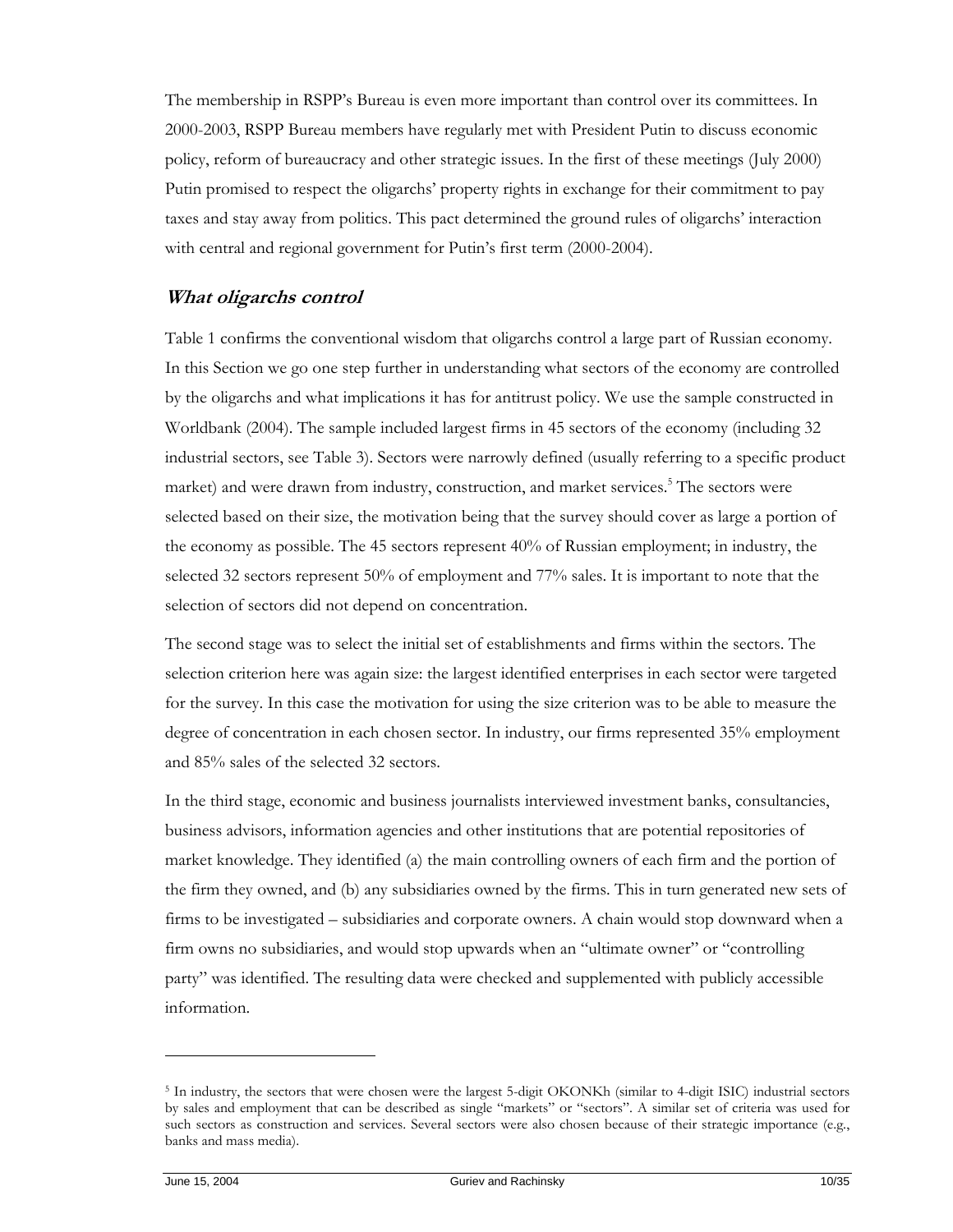Table 2 presents the breakdown of ownership by categories. Indeed, oligarchs control about 40% of our sample.

#### **Table 2. Twenty two business groups control a greater share of our sample than either regional and federal government combined, or more than all private owners combined.**

|                        | Employment | Sales, R000 |
|------------------------|------------|-------------|
| Oligarchs              | $42\%$     | 39%         |
| Other private domestic | $22\%$     | 13%         |
| Foreign                | $3\%$      | 8%          |
| Regions                | $6\%$      | $6\%$       |
| Federal                | 15%        | 26%         |
| No data                | $12\%$     | 8%          |

The table presents total sales and employment of the firms in the sample controlled by each category of owners.

Our methodology does not classify politicians, bureaucrats or executives of public companies as oligarchs. Unlike Hoffman (2003) and Kommersant (2003) we exclude Anatoly Chubais (CEO of nationwide electricity monopoly), Rem Vyakhirev (former CEO of Gazprom, the world's largest producer of natural gas), or Yuri Luzhkov (Mayor of Moscow). We assume that large companies with majority stakes of federal government are ultimately controlled by the federal government, even if most decisions are made by incumbent management. A good example of Kremlin's grip on power was the replacement of once-omnipotent Vyakhirev and his team shortly after Putin's election.<sup>6</sup> We have *not* merged regional governments with private owners that are related with regional officials. For example, Moscow mayor's wife Elena Baturina is considered to be a separate private owner different from the Moscow City Government, and so are Vice-Mayors of the Moscow City wherever they own firms individually. Similarly, Ural Rakhimov is also considered to be a private owner, rather than a representative of Bashkir regional government headed by his father.

Table 3 presents the share of sales controlled by oligarchs in each sector. Again, to provide a conservative estimate for concentration, we used a proportional rule. E.g., the share of sales

<sup>6</sup> Forbes (2004) lists Vyakhirev as a billionaire presuming that he still keeps a large stake in the Gazprom. It is alleged though that he was forced to sell his shares when he was fired (Latynina, 2004). The federal government proved its credibility by the imprisonment of Yakov Goldovsky (CEO of Sibur, Gazprom's subsidiary) who was released only when he returned the assets he tunneled from Gazprom.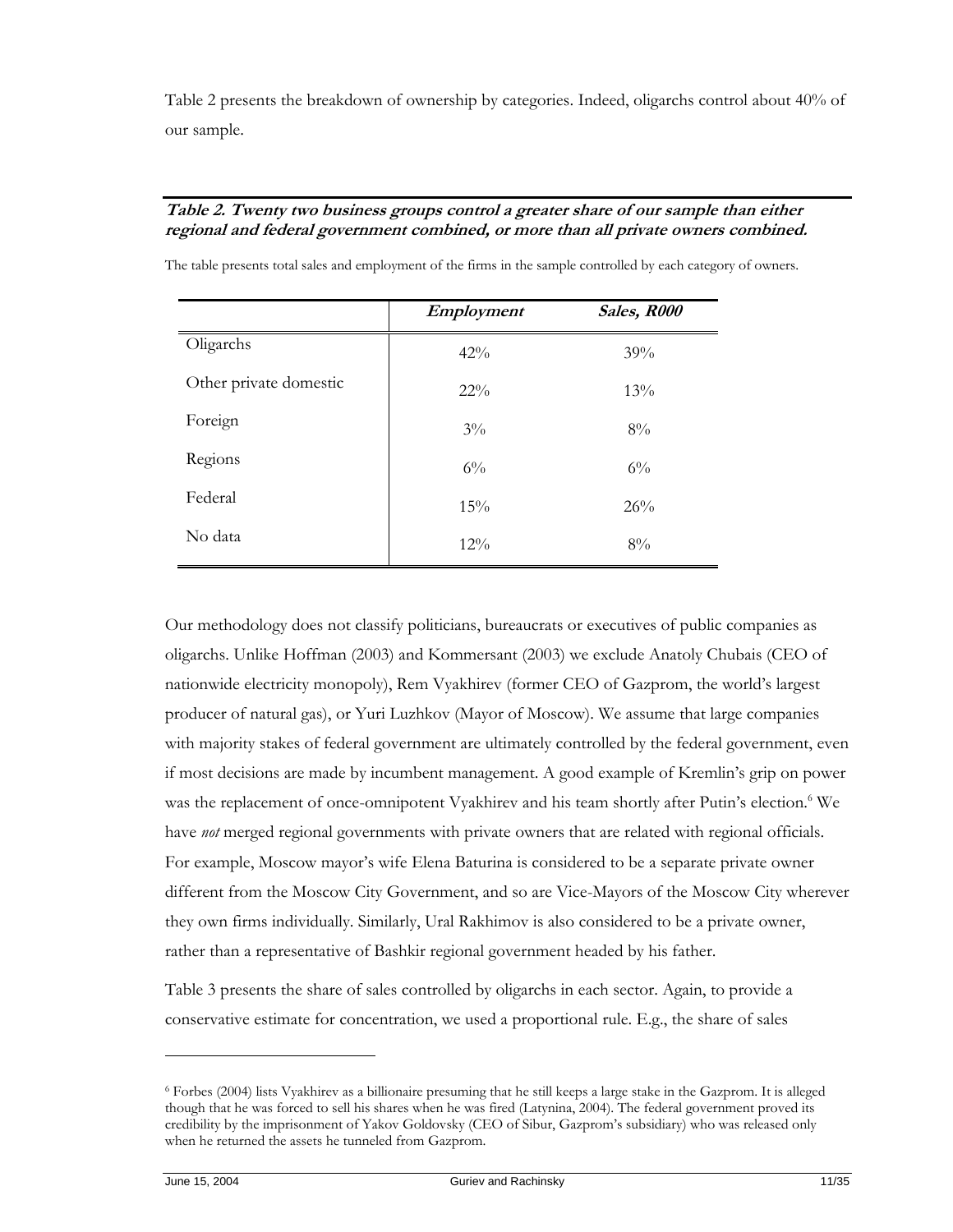controlled by oligarchs in sector *k* would be  $\Sigma_i \Sigma_j \alpha_{ij} S_{jk}$  /  $S_k$  where  $\alpha_{ij}$  is the share of control that oligarch *i* has over firm *j*, and  $S_{jk}$  is the output of firm *j* in this particular sector,  $S_k$  is the total output of sector *k* (including firms that are not in the sample).

The Table suggests that oligarch dominate the largest industrial sectors, in particular natural resources and automotive. While we don't have firm-level value-added data, Worldbank (2004) estimated value added by sector, and arrived at the conclusion that the sectors controlled by oligarchs are exactly the ones that add more value added per unit of output. The fact that oligarchs control 39% of sales probably implies that they control an even higher share of value added.

The only large sectors not controlled by oligarchs are natural gas, energy, and manufacture of machinery. The gas and energy sectors are dominated by federally owned monopolies Gazprom and RAO UES; machinery production is a diverse sector which is populated by defense production (controlled by federal government), oligarch firms and smaller firms controlled by non-oligarch private domestic owners.

## **Oligarchs and market power**

Do oligarchs hold excessive market power in the sectors that they control? Our dataset allows calculating concentration ratios based on market shares of individual owners rather than market shares of establishments. Table 3 presents CR4 and Herfindahl-Hirschman Index for each sector. Indeed, the sectors controlled by oligarchs are the ones that are highly concentrated. However, these are also the sectors that are subject to global competition. Let us consider the ten sectors where oligarchs control more than 20% sales. Except for ore and automotives, all these sectors sell to global market: they export 30%-90% of their output; actually, these sectors account for half of total Russian exports. The first exception proves the rule. Ore production is mostly owned by oligarchs' vertically integrated conglomerates where ore is an input.

The second exception (automotive sector) is on the contrary a classical example of interest groups politics. Russian cars are not internationally competitive; moreover, even given high import duties, import penetration is 25%. The industry has always been protected (the largest carmaker's CEO Vladimir Kadannikov served in 1990s as the first deputy prime minister). However, as in 2000 Oleg Deripaska has consolidated his control over the second largest carmaker and almost all of the bus and truck production, the lobbying for even stronger protection reached new heights. The lobbyists managed to install prohibitive tariffs on imports of 7+ years old cars and high tariffs on 3-7 year old cars (Moscow Times, 2003). Russian cars are priced in the range of \$4-8 thousand; the new barriers were equivalent to giving Russian carmakers a slack of \$2-4 thousand per car.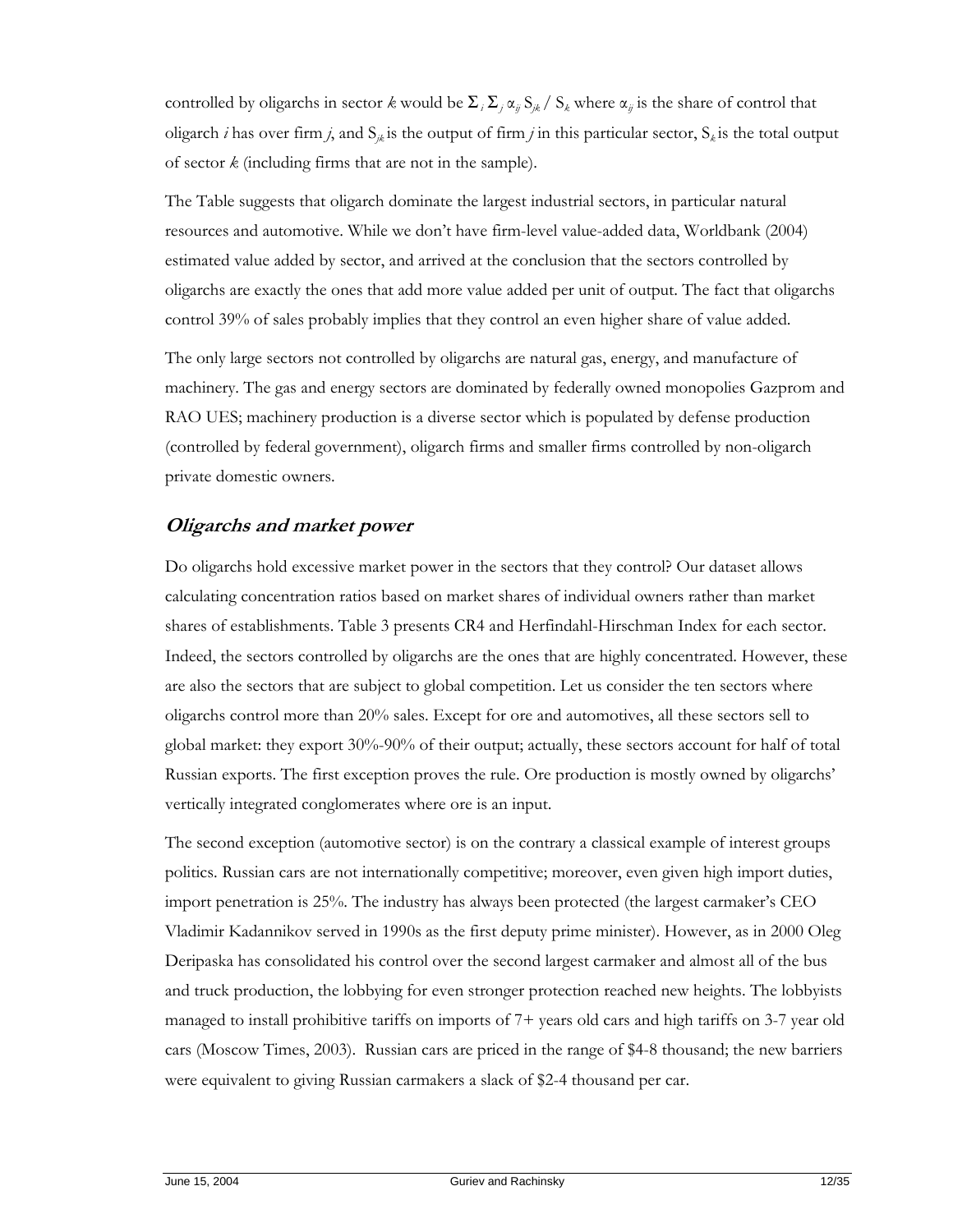#### **Table 3. Oligarchs control largest industrial sectors except for natural gas and energy.**

The table presents the share of sales controlled by oligarchs in 32 industrial sectors sorted by size. The last two columns present concentration ratios: CR4 (the share of four largest owners in the sales of the sector) and Herfindahl-Hirschman Index (the sum of squared shares of all owners in the industry). CR4 is reported in % and ranges from 0 to 100%; HHI is reported in % squared, and ranges from 0 to 10,000.

The total output of the 32 sectors (R 4,500 billion) represented 76.5% of Russia's industrial output and 50% GDP.

| <i>Sector</i>                 | <b>Sales 2001,</b>   | Oligarchs'     | CR4    | HHI, $\frac{6}{6}$ |  |
|-------------------------------|----------------------|----------------|--------|--------------------|--|
|                               | <b>Ruble billion</b> | share in sales |        |                    |  |
| Oil                           | 1 2 5 6              | 72%            | 59%    | 1,347              |  |
| Natural gas                   | 579                  | $1\%$          | 94%    | 8,655              |  |
| Energy                        | 499                  | $8\%$          | 49%    | 1,736              |  |
| Ferrous metals                | 275                  | 78%            | 66%    | 1,180              |  |
| Automotive                    | 225                  | 71%            | 71%    | 2,365              |  |
| Machinery                     | 209                  | $12\%$         | 12%    | 51                 |  |
| Non-ferrous metals            | 154                  | 92%            | 95%    | 6,250              |  |
| (except aluminum)             |                      |                |        |                    |  |
| Milk                          | 100                  | 18%            | 23%    | 215                |  |
| Pulp and paper                | 93                   | 30%            | 41%    | 646                |  |
| Coal                          | 89                   | 48%            | 47%    | 691                |  |
| Aluminium                     | 84                   | 80%            | 90%    | 2,274              |  |
| <b>Construction Materials</b> | 82                   | $6\%$          | 32%    | 385                |  |
| Jewelry                       | 74                   | $0\%$          | 87%    | 2,666              |  |
| Meat                          | 69                   | 16%            | 29%    | 299                |  |
| Fertilizers                   | 61                   | 46%            | 66%    | 1,350              |  |
| Beer                          | 59                   | $2\%$          | 57%    | 1,171              |  |
| Tobacco                       | 59                   | $0\%$          | 91%    | 3,121              |  |
| Bakery                        | 58                   | $0\%$          | $5\%$  | 11                 |  |
| Rubber                        | 51                   | $4\%$          | 65%    | 1,291              |  |
| Confectionary                 | 50                   | $0\%$          | 59%    | 1,179              |  |
| Timber                        | 48                   | $5\%$          | $8\%$  | 32                 |  |
| Vodka                         | 45                   | 14%            | 33%    | 384                |  |
| Fish                          | 42                   | $0\%$          | $22\%$ | 202                |  |
| Mill                          | 40                   | $5\%$          | 14%    | 95                 |  |
| Pipes                         | 34                   | $55\%$         | 85%    | 3,541              |  |
| Ore                           | 30                   | 73%            | 59%    | 1,190              |  |
| Tyre                          | 28                   | 10%            | 64%    | 1,338              |  |
| Pharmaceutical                | 28                   | 17%            | 37%    | 446                |  |
| Cable                         | 23                   | 15%            | 34%    | 411                |  |
| Poligraphy                    | 22                   | $2\%$          | 38%    | 659                |  |
| Furniture                     | 20                   | $3\%$          | 23%    | 206                |  |
| Non-alcoholic drinks          | 18                   | $0\%$          | 62%    | 1,610              |  |
| Total                         | 4 500                | 39%            |        |                    |  |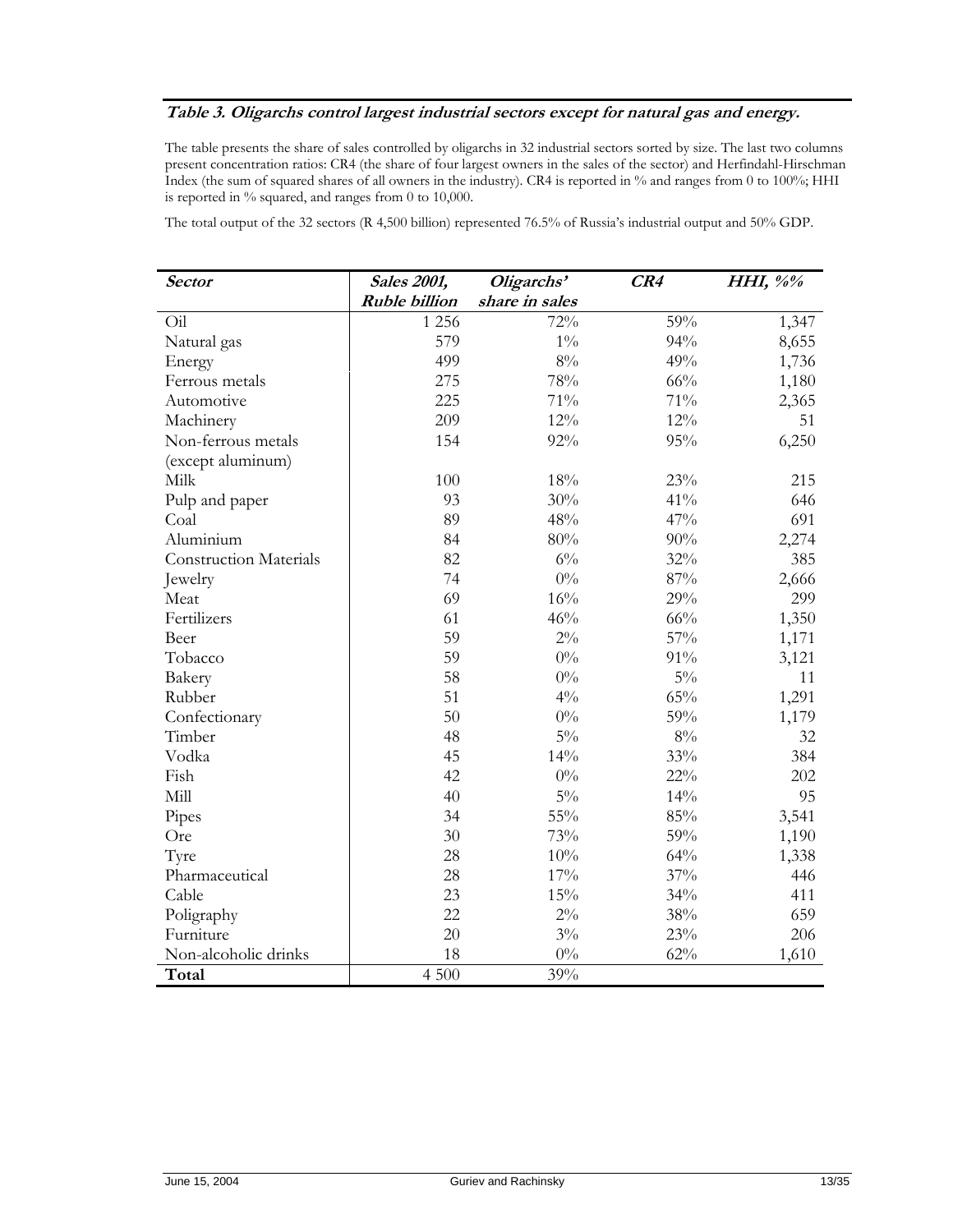A byproduct of this lobbying effort was a postponement of Russia's WTO accession. As WTO members required lowering import duties for cars, the automotive lobby launched an aggressive (and a very successful) anti-WTO campaign. Even though WTO succession was declared by government and President a priority in economic policy already in 2000, Russia is still not a member of WTO.

Except for the automotive sector, there seems to be no concern for oligarchs to have excessive market power. Also, although their conglomerates are large by Russian standards, they are certainly not excessive by global standards. Some oligarchs are important global players in their industries (especially in oil and metals), but none is a market leader. This is not surprising as these industries are the ones with huge economies of scale.<sup>7</sup> Russia therefore does not need antitrust policies aiming at breaking up oligarchs' companies. The competition policy must assure the level ground field for all owners disregard to their size and political influence – the "political antitrust" (Rajan and Zingales, 2003).

#### **Performance**

Optimistic observers of Russian economy believe that even if emergence of oligarchs is costly for equality and democracy, concentration of ownership in private hands is good for economic efficiency. Do oligarchs improve performance of the firms they control? In theory, there can be arguments both for and against superior performance of oligarchs. First, the "conglomerate discount" literature (e.g. Scharfstein and Stein, 2000) shows that large conglomerates should be less efficient than standalone firms since they are likely to suffer from multi-layered agency problems. On the other hand, vertical integration can mitigate hold-up problems that arise due to high specificity. This argument is certainly relevant in Russia; Blanchard and Kremer (1997) show that specificity was one of the major factors behind output collapse in early Russian transition. Many oligarch empires have been built to overcome the hold-up problems: all Russian major oil companies are vertically integrated, most steelmakers own sources of coal and ore etc.

Boone and Rodionov (2002) argue that oligarchs' performance should be superior as they have successfully overcome the separation of ownership and control (mostly by diluting/expropriating outside investors). Oligarchs that concentrated majority and supermajority of both control and cash flow rights in their firms should have perfect incentives for restructuring the companies rather than for diverting cash flows and stripping the assets. However, this argument does not have to imply that oligarchs should outperform other private owners. Indeed, what matters is concentration of

 $\ddot{\phantom{a}}$ 

<sup>&</sup>lt;sup>7</sup> These are exactly the sectors where large business empires originated in many countries in the late 19<sup>th</sup> century and the early 20<sup>th</sup> century including the US (DeLong, 1998), Japan (Morikawa, 1992), and Sweden (Hogsfeldt, 2003).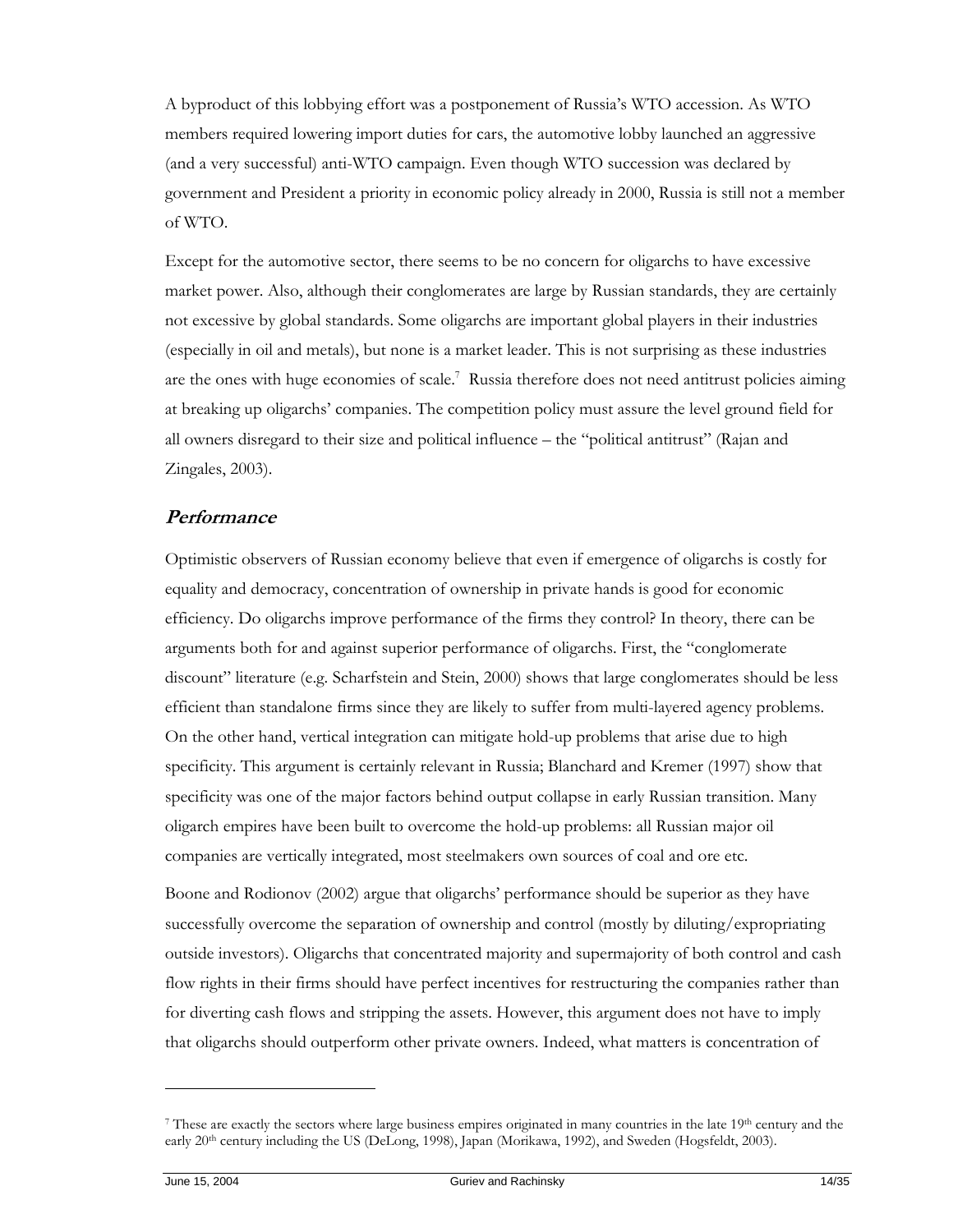ownership/control *within* company, rather than a very high share of national wealth accumulated in a few hands (e.g. in continental Europe, at the level of a firm, control is concentrated, but different firms are controlled by different owners, Faccio and Lang, 2002). We have compared the degree of control by the largest owner in companies controlled by oligarchs and non-oligarch private owners. In our sample, oligarchs do control a higher share on average (79% vs 74%); the difference is statistically significant but not necessarily economically important; the average degree of control by smaller owners over their companies is also very high. In full accordance with law and finance view (LaPorta et al., 1998) poor protection of minority shareholders rights resulted in consolidation of control within most Russian companies. Smaller owners are not investors that hold small stakes in large companies; rather, they hold large stakes in small companies.

Another source of oligarchs' relative superior performance could be the economies of scale due to Russia's institutional environment. In Russia, size matters for at least two reasons. First, there are missing markets, and, in particular, financial markets. As Rajan and Zingales (2003) argue, larger firms benefit from underdevelopment of financial markets. Costly access to finance effectively serves as an entry barrier for smaller firms; this in turn increases oligarchs' profits (Acemoglu, 2003). Second, Russia lacks rule of law; in particular, it is hard to resist political intervention and the predatory "grabbing hand" of federal and local governments. Larger conglomerates are certainly more effective in influencing judicial and political decisions and protecting their property from bureaucratic predation (Grossman and Helpman, 1994, Sonin, 2003, Yakovlev and Zhuravskaya, 2003, Kumar et al., 2003).

An empirical test of the theories above is a challenge. It does not suffice just to compare performance indicators of oligarch controlled firms to those of the rest of the economy.<sup>8</sup> First, as we will see below, the rest of the economy is not homogeneous, and different categories of nonoligarch owners differ greatly in terms of performance (foreign owners outperform domestic private owners who in turn outperform state enterprises). Second, oligarch firms are not evenly distributed across the economy; they are concentrated in a few sectors that experienced a very different set of market conditions and technological shocks. E.g. in 1999-2004 relative prices have been extremely favorable to oil companies but much less so to aircraft makers. Controlling for industry is also very important because of size. In our sample, oligarch control firms in industries where average firm is large, once controlling for industry, their firms are the same as those controlled by other private domestic owners (within the sample).

 $\ddot{\phantom{a}}$ 

<sup>8</sup> PSI Foundation (2003) concludes that labor productivity in oligarch firms is about 4 times as high as the economywide average. We have been able to reproduce this result by comparing oligarch firms and all other Russian industrial enterprises without controlling for industry, region, size etc.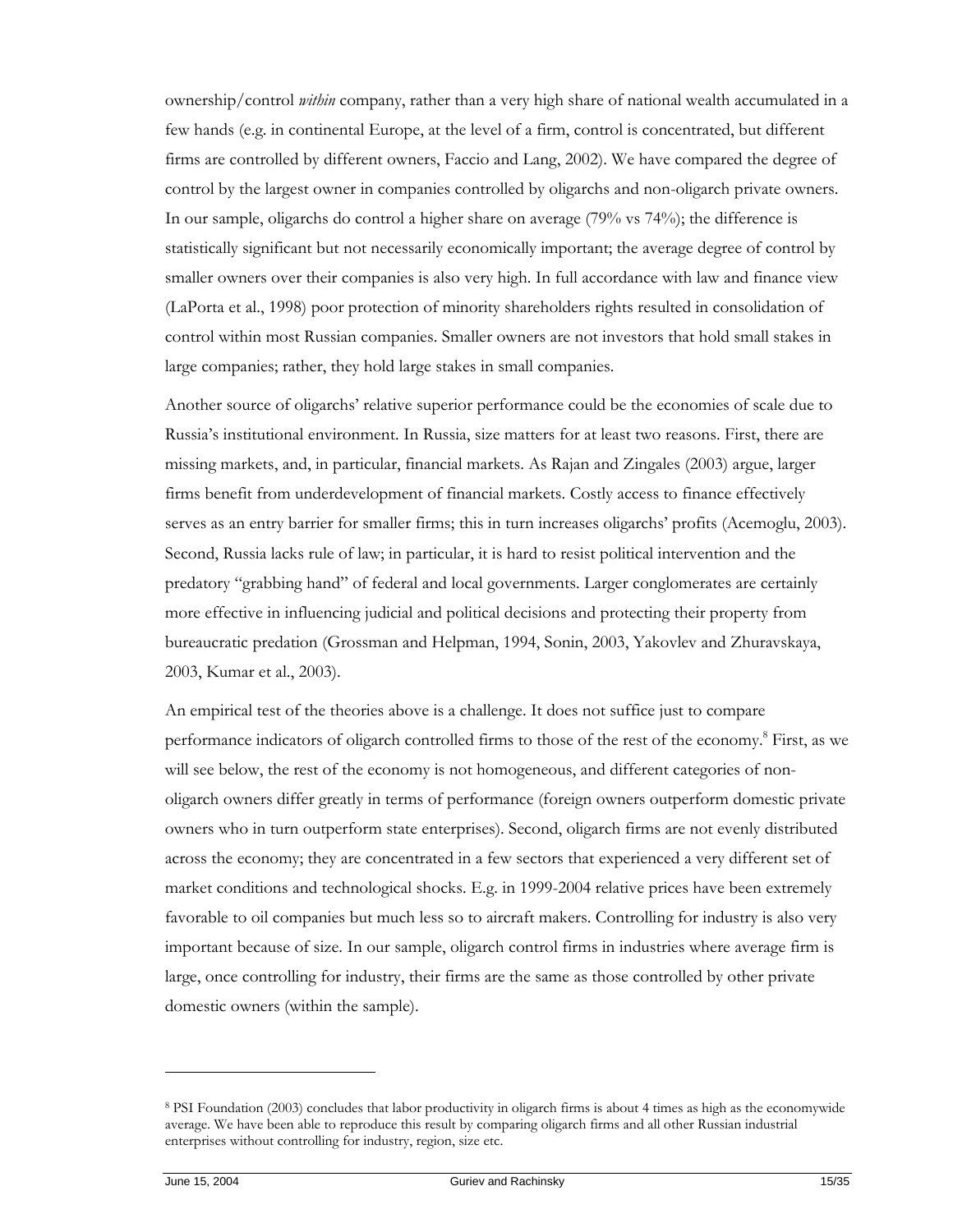Boone and Rodionov's argument is based on the logic of the "conglomerate discount" literature that has compared stock market valuation of firms within and outside diversified conglomerates (Lang and Stulz, 1994). Given that Russian stock market only includes tens of firms, with a handful in each industry (except for regional utilities and regional telecom companies both controlled by the state), Boone and Rodionov necessarily resort to case studies. In particular, they discuss the experience of Khodorkovsky's Yukos Oil Company. Until very recently Yukos has been a showcase of oligarchs' outstanding performance both in raising internal efficiency and improving transparency and corporate governance. Since the end of 1999 (when the company was ranked among the worst violators of outside investor rights, Black, 2001) to its high point in 2003, Yukos share price grew by the factor of 30; at its peak it accounted for 25% of Russia's stock market valuation. However, such a stellar performance may be an isolated case and does not provide systematic evidence of oligarchs' superior performance. We have compared 2002 and 2003 stock market returns for companies controlled by the oligarchs (Table 1) to the returns on other Russian stocks and found no significant differences. Also, there is no significant difference in corporate governance ratings (we used ratings by Brunswick and by Institute for Corporate Law and Governance). While oligarchs certainly led the way in improving corporate governance and raising market capitalization in 2000-01, other listed firms have already caught up with them.

Russian stock market is narrow, and most of the stocks are not actively traded. Using stock market returns to evaluate performance is therefore problematic. For any reasonable sample size, one has to turn to accounting data. In Guriev and Rachinsky (2004) and Worldbank (2004) we use firm-level data on 1200 industrial firms from Russian Industrial Enterprise Registry – the official census of Russian industrial firms. We largely follow the approach of Schoar (2002) and evaluate the effect of ownership structure on productivity (see also a survey of similar work on effects of privatization in Megginson and Netter, 2001). Our main equation estimates the effect of controlling owner's type on the total factor productivity (TFP) growth:

#### $\log(Y_{i,2002}/Y_{i,2001}) = \alpha + \beta \log(K_{i,2002}/K_{i,2001}) + \gamma \log(L_{i,2002}/L_{i,2001}) + \lambda' \text{ control\_type}_i + \mu' \text{ sector}_i + \nu' \text{ region}_i + e_i$

Here *i* is the firm's index, *Y* is the firm's output, *K* is capital (book value of fixed productive assets), L is employment. Regional dummies region<sub>i</sub> are included to control for the province-specific factors, e.g. for price level and therefore wage differentials. Sector dummies *sector*, indicate one of 32 industrial sectors (Table 3) and help to control for changes in relative prices, technological and other industry-specific shocks. Also, once we control for industry, it is likely that regressions for output *Y* would provide results similar to those for value added; unfortunately, due to omnipresent VAT avoidance, there are no reliable firm-level data on value added in Russia. Most importantly, sector dummies at least partially mitigate the selection bias. As shown above, oligarchs tend to control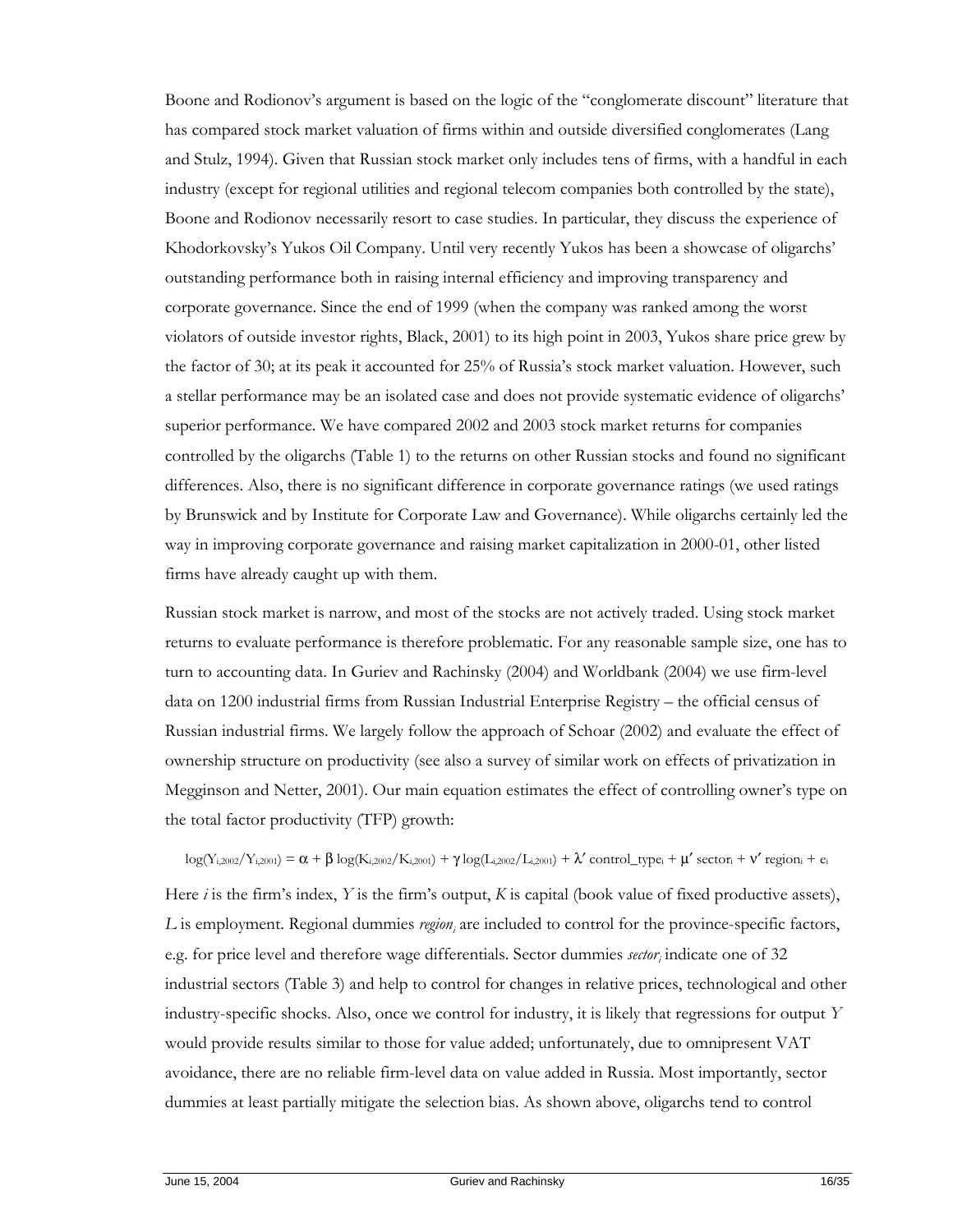firms in more attractive industries, so without industry dummies, the selection bias would certainly give oligarchs a substantial advantage.

Our main focus is on the *control\_type*, which is the dummy for the type of controlling owner. We distinguish between "oligarchs", "foreign owners" (usually large multinationals), "federal government", "regional governments", "other private domestic owners" (omitted category), and "no controlling owner". We have tried different definitions of "controlling owner"–from the type of largest controlling shareholder to the one who controls 50% or more–but they all provide similar results. The concentration of control within firms is very high (only in 5% firms the largest owner controls less than 25%). We have also checked for the effect of the degree of control, but also turned out insignificant; apparently, there is too little variation in the degree of control in our sample.

The regression results are presented in Table 4.<sup>9</sup> In 2002, the oligarchs outperformed other private Russian owners by about 9% in terms of TFP growth. The only more productive owner type was foreign owners (10.5% difference). The state-owned firms did not perform well. The firms controlled by federal and especially regional governments firms lagged behind, although the difference from non-oligarch domestic private firms was not significant. The latter result may be due to the fact that we classified firms controlled by relatives of regional governors as private; a proper identification of all such firms would however be an effort beyond this paper's focus on oligarchs.

The oligarchs and foreign owners do not raise productivity just by shedding excess labor.<sup>10</sup> Our results (Table 4, columns 4-6) suggest that there is no significant difference in employment changes across owner types. Rather, the oligarchs have managed to produce more with the same amount of inputs.

The results for productivity *levels* (Table 5) are different. Foreign owners are significantly more productive than other owners. Oligarchs' current productivity is the same as other domestic owners'. This may reflect the fact that oligarchs' firms initially lagged their counterparts but oligarchs have successfully restructured them.

Columns 4-7 in Table 5 compare profits and wages by owner categories. Relative to other private owners, oligarchs do receive higher gross profits controlling for size and even for past profits. But

<sup>9</sup> We only present the main results. See Guriev and Rachinsky (2004) for robustness checks and alternative specifications. Results are robust to controlling for size or past productivity levels in TFP growth regressions. In the regressions with investment over the period of 2000-02 or 1999-2002 (in some specifications oligarchs turn out to be investing more but these results are not robust). The effect of degree of control on productivity is not significant.

<sup>&</sup>lt;sup>10</sup> The excess labor problem is certainly relevant for oligarchs as well as for other privatized firms. In private communications with authors, executives of several oligarchs' conglomerates acknowledged the need for cutting their employment by one half to even two thirds to become competitive with global leaders in their industry. However, political constraints certainly preclude drastic employment changes.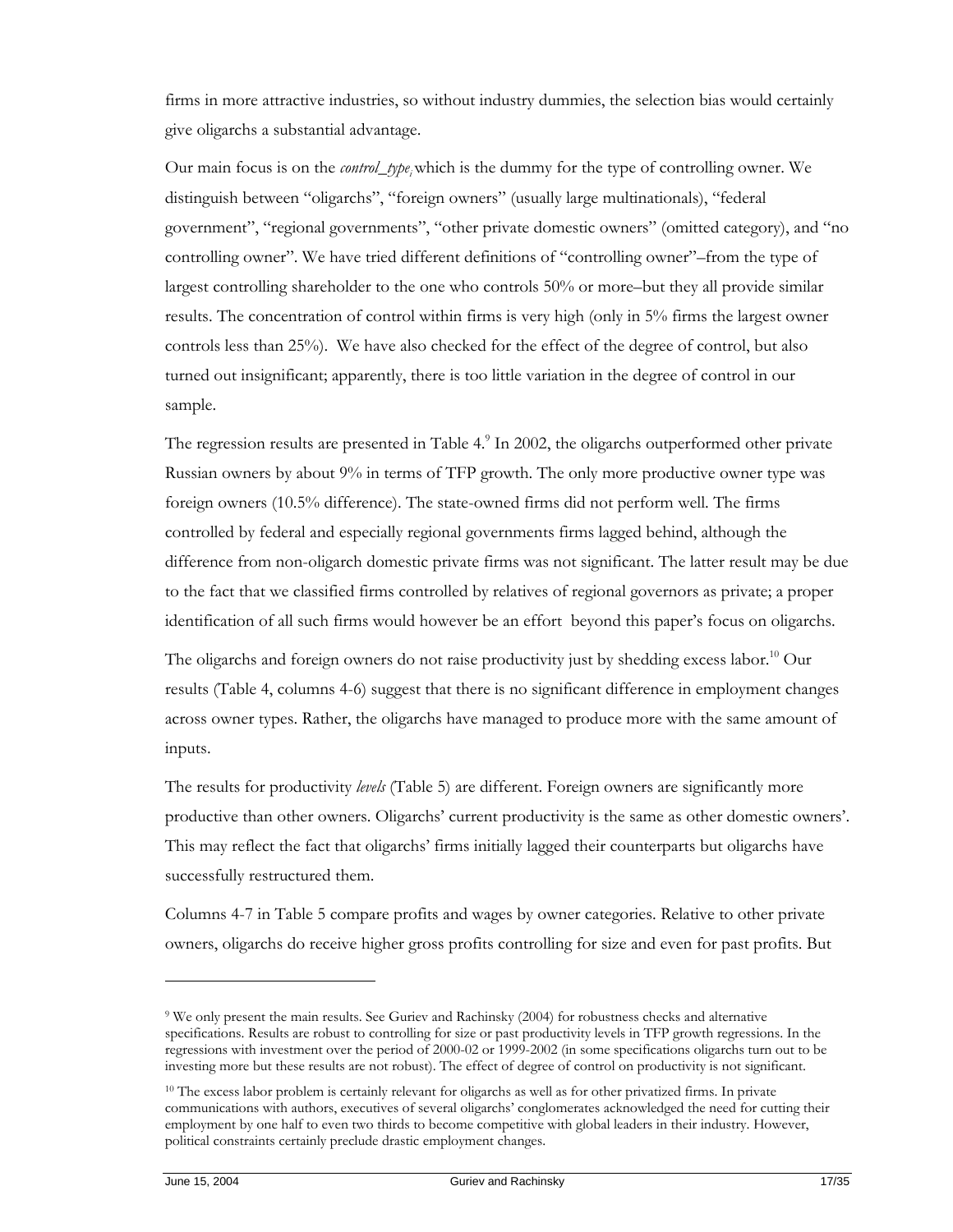the profits do not come at the expense of workers: the wages are not lower (even higher although the difference is not significant). Again, profits and wages may be misreported to reduce taxes but there seems no particular reason why the degree of manipulation should be owner-specific rather than industry- or region-specific.

We have also tried to estimate productivity differences in previous years starting with 1999. We did not find any significant differences between oligarch-controlled and other firms in terms of productivity growth in those years. As for productivity *levels*, the oligarch firms, if anything, were less productive in 2001 and before than others. Given that our ownership data refer to June 2003, there can be two potential explanations for the difference between results for 2002 and previous years. If we assume that ownership has not changed much in 2001-2003, then our 2001 regressions did compare firms within and outside oligarch groups. In this case, it may just be the argument brought up by Boone and Rodionov (2002): it just takes a long time to consolidate ownership and restructure. So results of restructuring were not yet tangible before 2002, and only now are starting to show up.

If we take an alternative assumption that a substantial part of oligarch holdings was purchased after 2001 then pre-2002 regressions point at firms that were not yet within oligarch groups but only joined them later. This implies that oligarchs have taken over the poorly performing firms and turned them around.

In both cases, the evidence is consistent with the view that oligarchs do manage their firms better, and almost as well as foreign owners.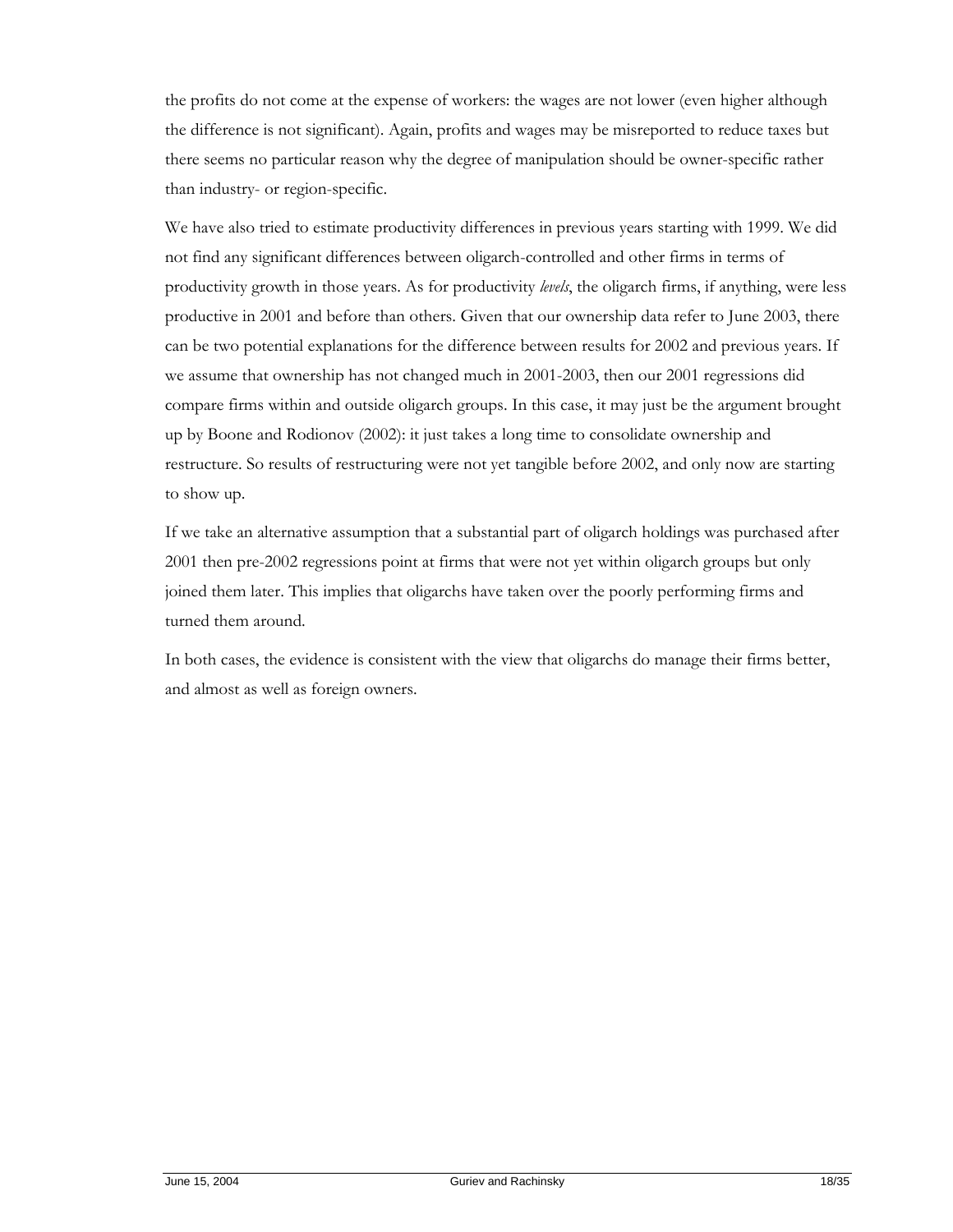|                       |                      | Productivity growth  |             | Growth in output,<br>employment, and assets |           |           |  |
|-----------------------|----------------------|----------------------|-------------|---------------------------------------------|-----------|-----------|--|
|                       | Change in            | Change in            | Change in   | Change in                                   | Change in | Change in |  |
|                       | log Y                | log Y                | $\log Y/L$  | log Y                                       | $\log L$  | log K     |  |
| Oligarch              | 0.10                 | 0.10                 | 0.10        | 0.10                                        | 0.00      | $-0.02$   |  |
|                       | $(2.66)$ ***         | $(2.63)$ ***         | $(2.57)$ ** | $(2.44)$ **                                 | $-0.10$   | $-0.94$   |  |
| Foreign               | 0.15                 | 0.15                 | 0.16        | 0.12                                        | $-0.03$   | 0.06      |  |
|                       | $(2.35)$ **          | $(2.39)$ **          | $(2.44)$ ** | $(1.89)*$                                   | $-0.77$   | $-1.12$   |  |
| Federal               | 0.03                 | 0.03                 | 0.02        | 0.07                                        | 0.05      | 0.08      |  |
|                       | $-0.35$              | $-0.39$              | $-0.22$     | $-0.88$                                     | $-0.86$   | $-1.22$   |  |
| Regional              | $-0.09$              | $-0.09$              | $-0.10$     | $-0.09$                                     | 0.01      | $-0.05$   |  |
|                       | $-1.01$              | $-1.03$              | $-1.07$     | $-0.88$                                     | $-0.23$   | $-1.06$   |  |
| Change in<br>$\log L$ | 0.76<br>$(6.50)$ *** | 0.77<br>$(6.68)$ *** |             |                                             |           |           |  |
| Change in<br>$\log K$ | 0.04<br>$-0.72$      |                      |             |                                             |           |           |  |
| Observations          | 972                  | 972                  | 972         | 972                                         | 972       | 972       |  |
| Adi R2                | 0.52                 | 0.52                 | 0.57        | 0.36                                        | 0.51      | 0.33      |  |

| Table 4. Oligarchs outperform other Russian owners in terms of productivity growth. |  |  |  |  |  |  |  |  |  |  |
|-------------------------------------------------------------------------------------|--|--|--|--|--|--|--|--|--|--|
|-------------------------------------------------------------------------------------|--|--|--|--|--|--|--|--|--|--|

\* significant at 10%; \*\* significant at 5%; \*\*\* significant at 1%. Robust t statistics in parentheses. The definition of control is based on the type of largest controlling stake holder given that the stake is at least 25%. The omitted category is "other private domestic owner", dummy for "no controlling owner" included but not reported. Dummy variables for regions and industries are included. Outliers: 1% highest and 1% lowest observations of  $log(Y_{i,2002}/Y_{i,2001})$ ,  $log(K_{i,2002}/K_{i,2001})$ , and  $log(L_{i,2002}/L_{i,2001})$  are excluded.

|              | Productivity levels |               |              | Profits and wages |              |              |              |  |
|--------------|---------------------|---------------|--------------|-------------------|--------------|--------------|--------------|--|
|              |                     |               |              | Profit/           | Profit/      |              |              |  |
|              | log Y               | log Y         | $\log Y/L$   | Sales             | Sales        | log wage     | log wage     |  |
| Oligarch     | $-0.10$             | $-0.17$       | $-0.19$      | 0.13              | 0.11         | 0.01         | 0.04         |  |
|              | $-1.31$             | $(2.09)$ **   | $(2.41)$ **  | $(3.18)$ ***      | $(3.01)$ *** | $-0.31$      | $-1.61$      |  |
| Foreign      | 0.27                | 0.46          | 0.45         | $-0.01$           | 0.01         | 0.33         | 0.17         |  |
|              | $(1.81)^*$          | $(3.02)$ ***  | $(2.97)$ *** | $-0.15$           | $-0.30$      | $(4.18)$ *** | $(2.97)$ *** |  |
| Federal      | 0.20                | 0.10          | 0.13         | 0.05              | 0.04         | 0.08         | $-0.02$      |  |
|              | $-1.36$             | $-0.68$       | $-0.86$      | $-0.72$           | $-0.71$      | $-1.28$      | $-0.36$      |  |
| Regional     | $-0.22$             | 0.15          | 0.15         | $-0.03$           | $-0.04$      | 0.04         | 0.04         |  |
|              | $-1.25$             | $-0.87$       | $-0.91$      | $-0.32$           | $-0.46$      | $-0.59$      | $-1.01$      |  |
| log L        | 0.75                | 1.05          |              |                   |              | 0.03         | 0.02         |  |
|              | $(13.08)$ ***       | $(30.13)$ *** |              |                   |              | $(2.39)$ **  | $-1.44$      |  |
| log K        | 0.28                |               |              |                   |              |              |              |  |
|              | $(7.97)$ ***        |               |              |                   |              |              |              |  |
| log Y        |                     |               |              | 0.07              | 0.07         |              |              |  |
|              |                     |               |              | $(5.10)$ ***      | $(4.76)$ *** |              |              |  |
| Profit/Sales |                     |               |              |                   | 0.02         |              |              |  |
| lagged       |                     |               |              |                   | $-0.48$      |              |              |  |
| log wage     |                     |               |              |                   |              |              | 0.57         |  |
| lagged       |                     |               |              |                   |              |              | $(4.95)$ *** |  |
| Obs.         | 1026                | 1122          | 1122         | 1067              | 1048         | 1193         | 1183         |  |
| Adj R2       | 0.87                | 0.85          | 0.59         | 0.35              | 0.39         | 0.55         | 0.78         |  |

# **Table 5. Oligarchs have higher profits and pay similar wages.**

\* significant at 10%; \*\* significant at 5%; \*\*\* significant at 1%. Robust t statistics in parentheses; dummy variables for regions and industries included. The omitted category is "other private domestic owner", dummy for "no controlling owner" included but not reported. Dummy variables for regions and industries are included. 1% highest and 1% lowest observations of dependent variables are excluded.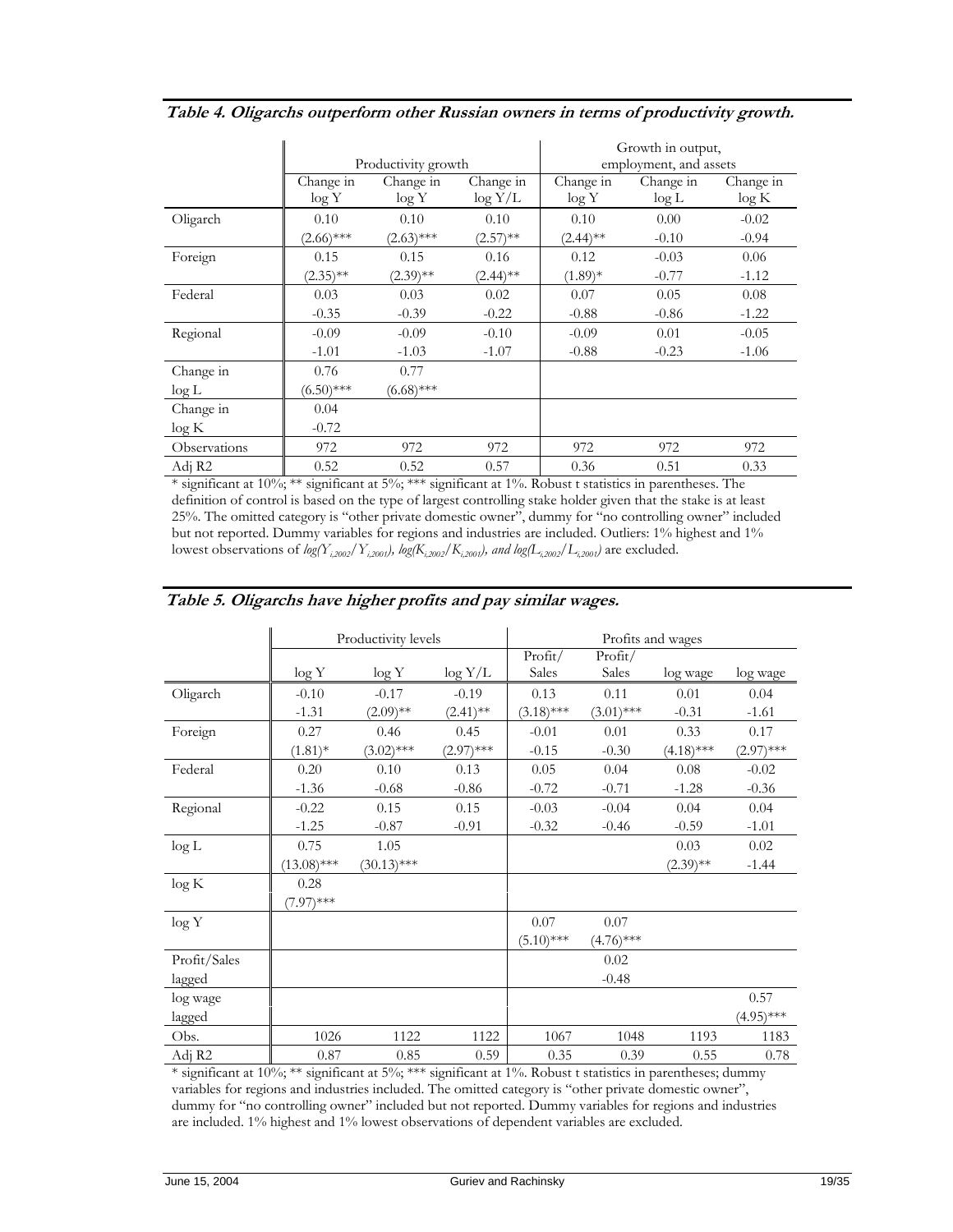The results are to be treated with caution. First, we can only provide evidence on one year. More data are to be collected, and at least the performance of these firms should be tracked for years to come. Second, the quality of accounting data is problematic. This is especially important for our measure of capital based on the book value of assets. It suffers from many problems inherent to Russian accounting system. However, our results are robust to excluding capital. Oligarchs and foreign owners still outperform others in terms of productivity. Yet, if we are not certain of the quality of capital variable, we cannot say whether superior performance of is driven by their higher productivity or because they invest more. There is also a potential misreporting issue related to transfer pricing. Worldbank (2004) establishes that the problem of underreported output or inflated costs is important at least at the macro level. However, this is not a problem as long as the degree of transfer pricing would be different across ownership categories given industry and region (and size of the firm). Moreover, for TFP growth regressions, it is sufficient that the degree of misreporting would change over time in similar way for different owners.

Third, even controlling for industry and regions there can be a selection bias. It may well be the case that oligarchs have acquired assets with higher productivity growth potential. To resolve this issue, more data are needed, in particular, we need more than one observation on ownership structure for each firm.

Finally, we cannot distinguish whether oligarchs outperform other owners because they are better managers or because they are politically connected.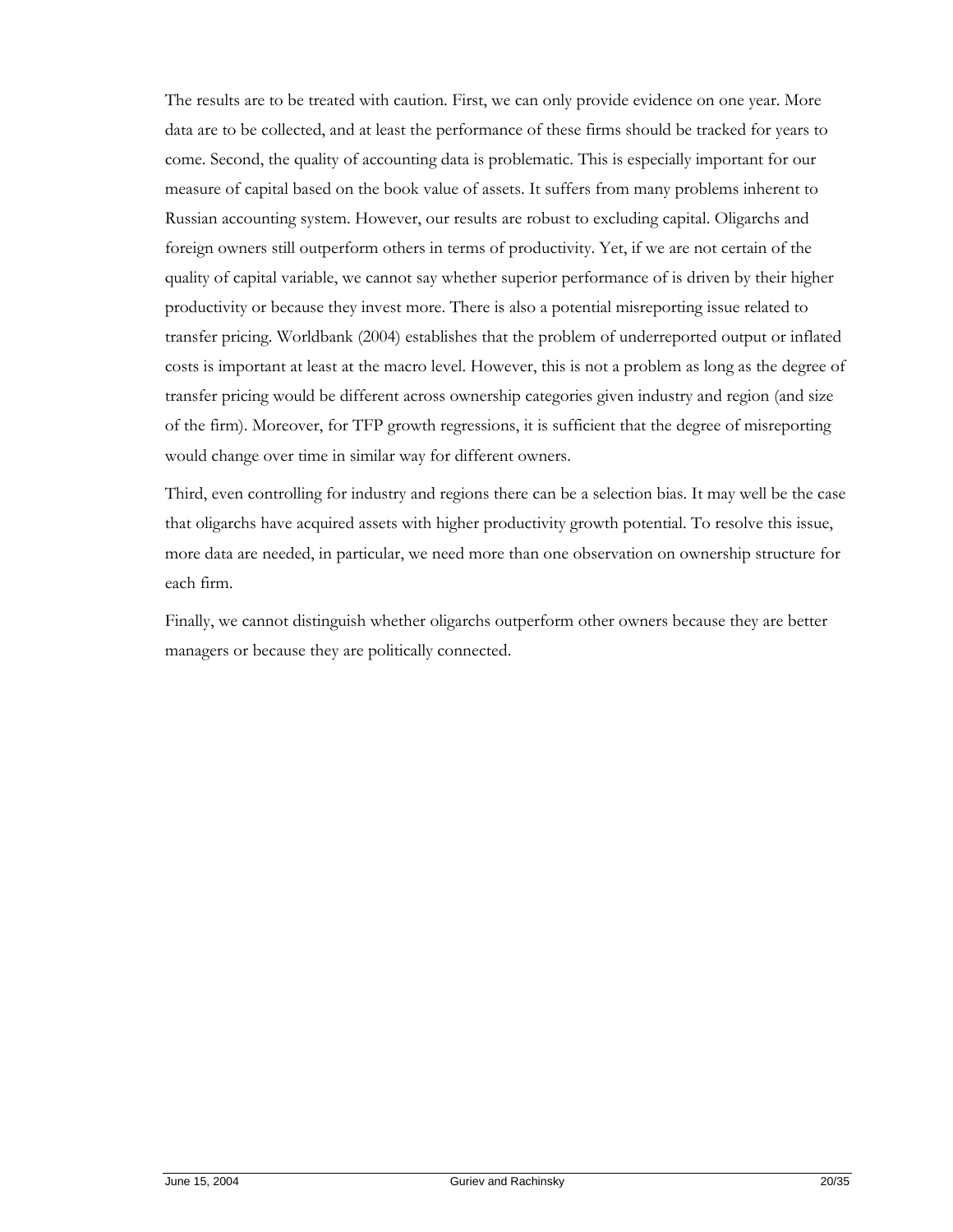# **Privatization, ownership concentration and property rights**

The evidence above is consistent with the view that Russian privatization has indeed shifted control over industry to large private owners (either outsiders or efficient insiders) that are successfully restructuring their companies. On the other hand, the emergence of oligarchs has been associated with an increase in inequality and concentration of ownership. While ownership concentration and inequality are per se costly for institutional development and economic growth, in Russia the emergence of oligarchs has also been accompanied by the problem of illegitimacy of private property rights. The public attitude towards the oligarchs is so negative that any politician accountable to the median voter would have to confiscate their property. In the July 2003 poll by ROMIR, 88% responded that all large fortunes were amassed in an illegal way, and 57% agreed that government should launch criminal investigations against the wealthy (Vedomosti, 2003b). In Aug 2001 VCIOM poll, 72% Russians said that the "best thing to do now about past privatization" is to "investigate all past wrong-doing and return affected property to the state" (only 12% agreed that "amnesty to strengthen property rights" is a good idea).

# **Is ownership concentration in Russia too high by international standards?**

We are not aware of comparable datasets on non-listed firms, but there are data on the share of stock market capitalization controlled by ten largest families. Our calculations for Russian stock market in June 2003 provide a number of 60.2%. This is much higher than in any country in continental Europe here the share of 10 largest families is below 35% in small countries, and 30% in all large countries (Faccio and Lang, 2002). In the US and the UK this share is in single-digit percentages (Faccio and Lang, 2002, Claessens et al, 2002).<sup>11</sup>

Russia's concentration is also higher (although not *much* higher) than in any East Asian country before 1997 crisis; according to Claessens et al. (2000), the highest shares of 10 largest firms were in Indonesia (58%), Philippines (52%), Thailand (43%) and Korea (37%). The numbers for Indonesia and Philippines include the holdings of Suharto and Marcos families, each controlling 17% total market capitalization in the respective countries. In Russia, the personal wealth of Yeltsin and Putin is considered to be very modest.

But even these comparisons underestimate the role of oligarchs. Indeed, in Europe and East Asia, separation of ownership and control and dispersed ownership allows largest family to exercise

<sup>11</sup> A less rigorous approach is to look at Forbes' billionaires lists. Even though Russian companies are significantly undervalued compared to their OECD counterparts, Forbes (2004) lists 26 billionaires in Russia (only the US and Germany have more). The 26 Russian billionaires are worth \$81 billion, or 19% Russia's annual GDP. The 26 richest US citizens are worth 4% US GDP; the total wealth of all 275 US billionaires is below 7% GDP.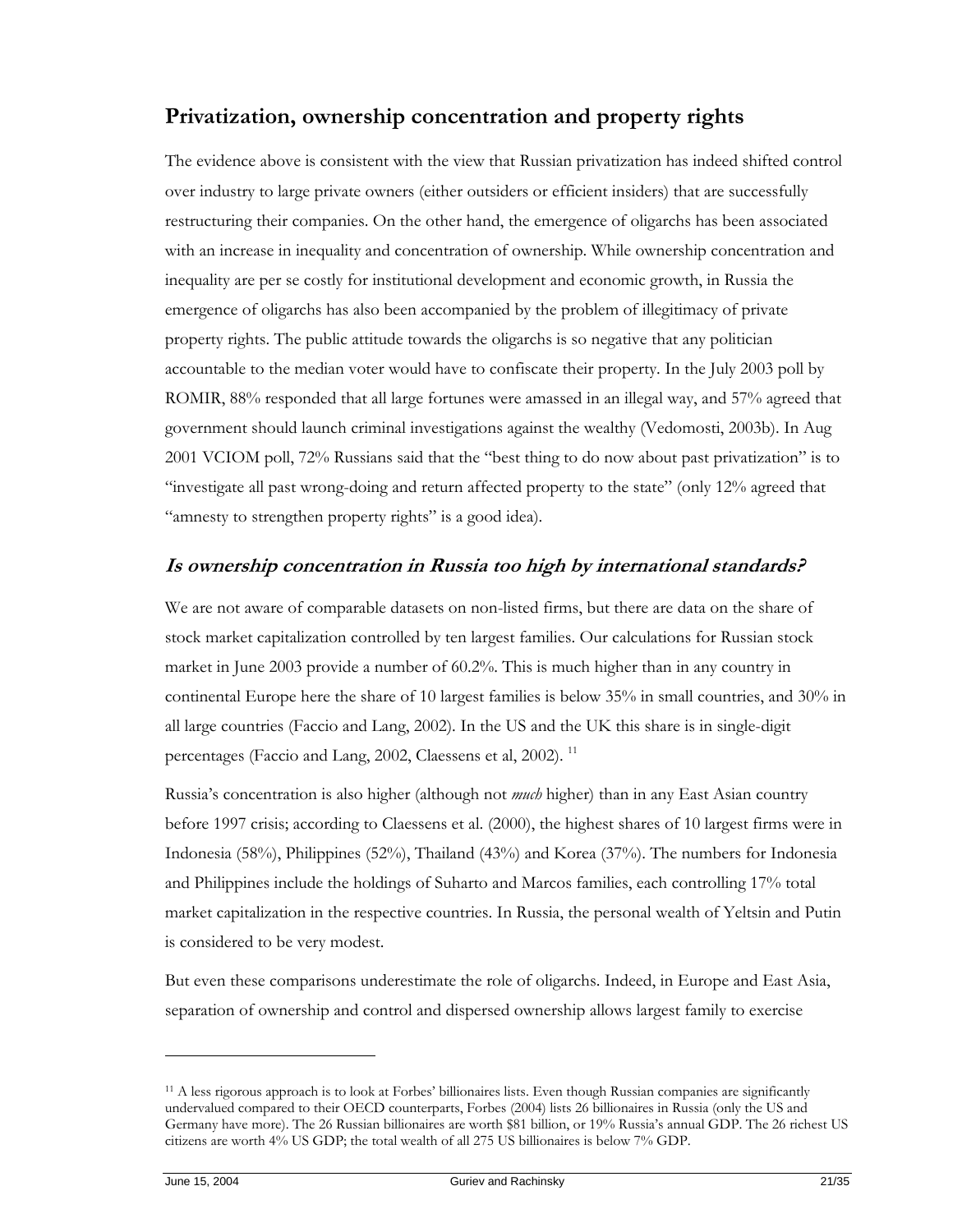control with a relative small ownership stake in the respective companies (both Faccio and Lang and Claessens use the threshold of 20%). In Russia, the largest groups hold majority and supermajority shares of both control and cash flow rights (Guriev and Rachinsky, 2004, Boone and Rodionov, 2002).

Thus, ownership concentration in modern Russia is probably the highest in the world, at least among the countries with available data.

# **Emergence of concentrated ownership and legitimacy of property rights**

The emergence of huge conglomerates within just a decade is certainly an extraordinary event. Since the goal of privatization was to create a broad class of owners (Boycko et al, 1995), concentration of more than a third of Russian industry in the hands of twenty groups begs for an explanation.

In the hindsight, the rise of oligarchs was unavoidable given the sequencing of Russian reform. In the beginning of 1990s Russia lacked all capitalist institutions. The reformers opted for rapid privatization, as they presumed that without privatization, there will be no constituencies for the institutional change (Boycko et al, 1995, Aslund, 2004). Therefore the privatization happened in the environment with high returns to scale and political connections. Indeed, the important role of the state and imperfect legal system created huge private benefits of control and the value of political clout and therefore of sheer size*.* Hence the property rights were eventually concentrated in the hands of a few large owners rather than a broad base of small owners. Even if originally privatized to dispersed shareholders, the ownership structure quickly consolidated through dilution and, in some cases, outright expropriation of outside investors including government (Boone and Rodionov, 2002). The current champions of transparency Mikhail Khodorkovsky and Vladimir Potanin (now chairing Russia's National Council for Corporate Governance) kept expropriating outsiders until as recently as 1999 (Black, 2001, Dyck, 2003).

The most important problem of Russian oligarchic capitalism is that privatization has not created secure property rights. Russian voters still do not fully recognize the legitimacy of privatization*.* In July 2003 poll, 77% Russians said that privatization results should be partially or fully reconsidered (Vedomosti, 2003). There seems to be little doubt that a referendum on renationalization of natural resource industries would produce a landslide 'yes'.12

 $\ddot{\phantom{a}}$ 

<sup>12</sup> In 2002, pro-Kremlin parties have consolidated enough power in Russian parliament to take all parliamentary committees away from Communists. In retaliation, the Communists proposed to hold a referendum that included questions on renationalization of natural resources. The pro-Kremlin majority immediately passed a law that ruled out *any* referenda within one year from election date (which effectively shut down the Communist referendum). The sense of urgency to prevent the referendum was so high that the parliament kept voting on the issue continuously until the required supermajority was achieved; it took *four* consecutive votes on Sep 20, 2002 (Moscow Times, 2002).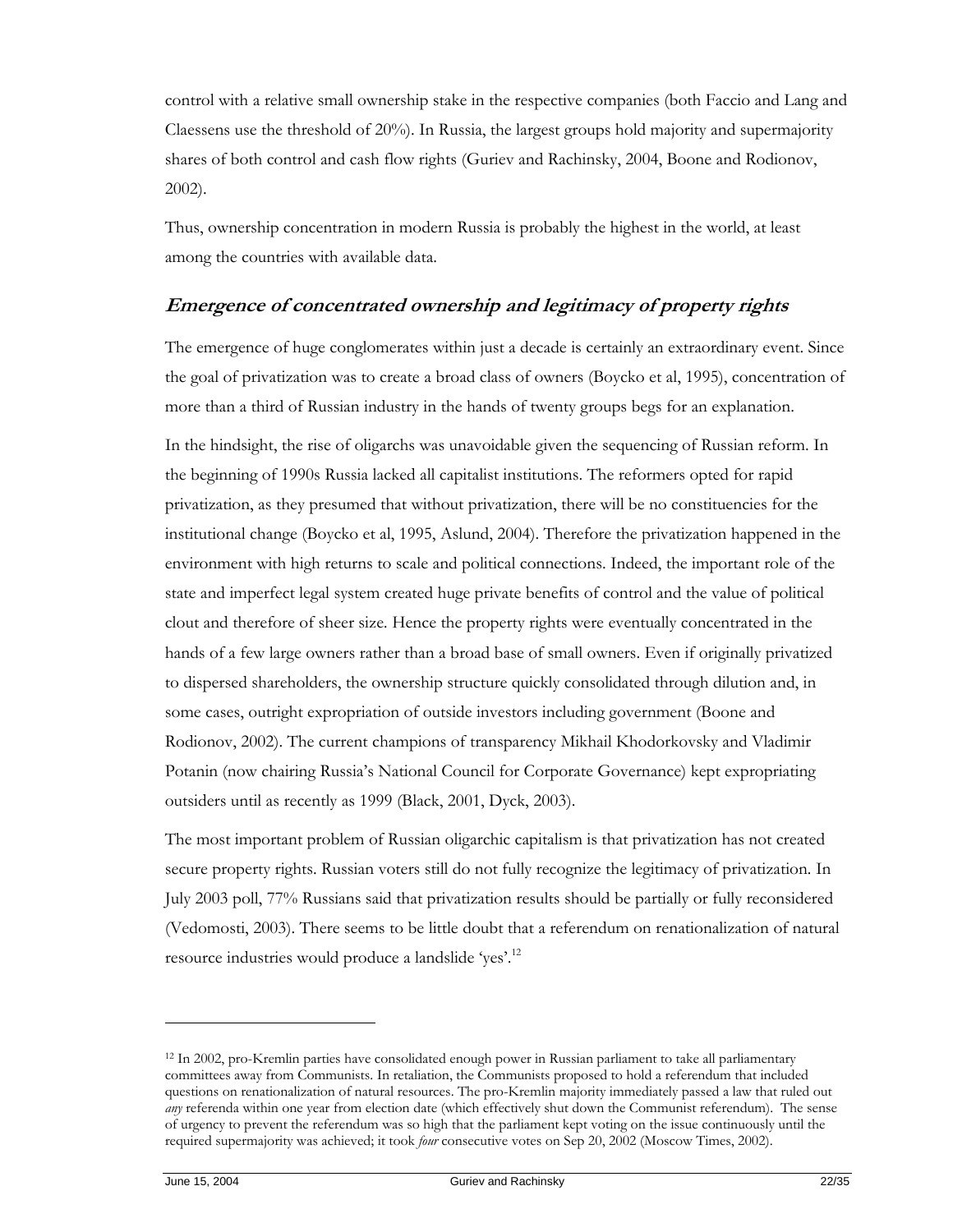The attitude of Russian voters towards privatization was not always negative. Indeed, in 1991 presidential elections Boris Yeltsin got an overwhelming mandate for reforms. Shiller et al. (1991) reported that Russians' attitude to market in 1990 was not significantly different from that of Americans. However, most Russians believe that they received nothing in the course of voucher privatization. Effectively, most Russians only got \$10-20 for their vouchers if they sold it, and many got even less expropriated by fraudulent investment funds.<sup>13</sup> Therefore the whole Russian population got from privatization about as much as the single richest Russian individual (Forbes, 2004). In VCIOM's August 2001 poll, 68% Russians say that privatization resulted in a net loss for them while only 5% said that they gained.

The risk of illegitimacy was well understood by the reformers or at least by their advisors very early on. Boycko et al. (1995, p. 60) warned about the costs of spontaneous privatization "… Nor is the public usually happy about the massive theft of public assets. Politically, then, spontaneous privatization is very costly to reformers." Yet, reformers chose to take this bet. In 1994, Russian privatization czar Anatoly Chubais complained to his colleague about Russia's leading businessmen "They steal and steal and steal. They are stealing absolutely everything and it is impossible to stop them. But let them steal and take their property. Then they will become owners and decent administrators of this property." (Financial Times, 1996).

Unfortunately, owners have incentives to invest only if their property rights are accepted by public. In Russia, any incumbent politician can threaten oligarchs with expropriation since the latter would be supported by a vast majority of voters. This threat was essential to enforcement of the pact between Putin and the oligarchs (allegedly agreed upon in the meeting on July 28, 2000) where Putin promised not to revisit privatization if oligarchs supported his efforts to consolidate political power and pay taxes.<sup>14</sup> The threat was proven credible in 2003. As Mikhail Khodorkovsky deviated from the pact by openly criticizing corruption in Putin's administration, supporting opposition parties and independent media, he and his partners were either arrested or forced into exile.<sup>15</sup>

 $\ddot{\phantom{a}}$ 

<sup>&</sup>lt;sup>13</sup> The vouchers were so cheap because the assets were privatized a bargain prices. Again, lack of institutions resulted in collusion in auctions, as well as buyers' financial constraints. Another important reason was effective exclusion of foreigners. While most oligarchs had a pro-Western orientation, they benefited from the lack of foreign competition; some were active in deterring foreign participation. In a conversation with a Western journalist, Khodorkovsky's deputy took pride in authoring the laws that kept foreigners away from privatizing Yukos, (Freeland, 2000, p. 185). Low privatization prices are not uncommon in other countries: as Megginson and Netter (2001) report, there is evidence on excess returns on privatization IPOs around the world.

<sup>&</sup>lt;sup>14</sup> There was never a written pact but it was common knowledge that an informal agreement was reached. A poll by FOM a week after the meeting showed that 57% Russians knew about the pact. 37% believed that Putin would stick to the pact (vs 30% who did not), and 71% believed that oligarchs would *not* observe their promises (vs 10% who thought they would).

<sup>15</sup> Khodorkovsky and his partners supported *all* major opposition parties, Vedomosti (2003b). It is not clear why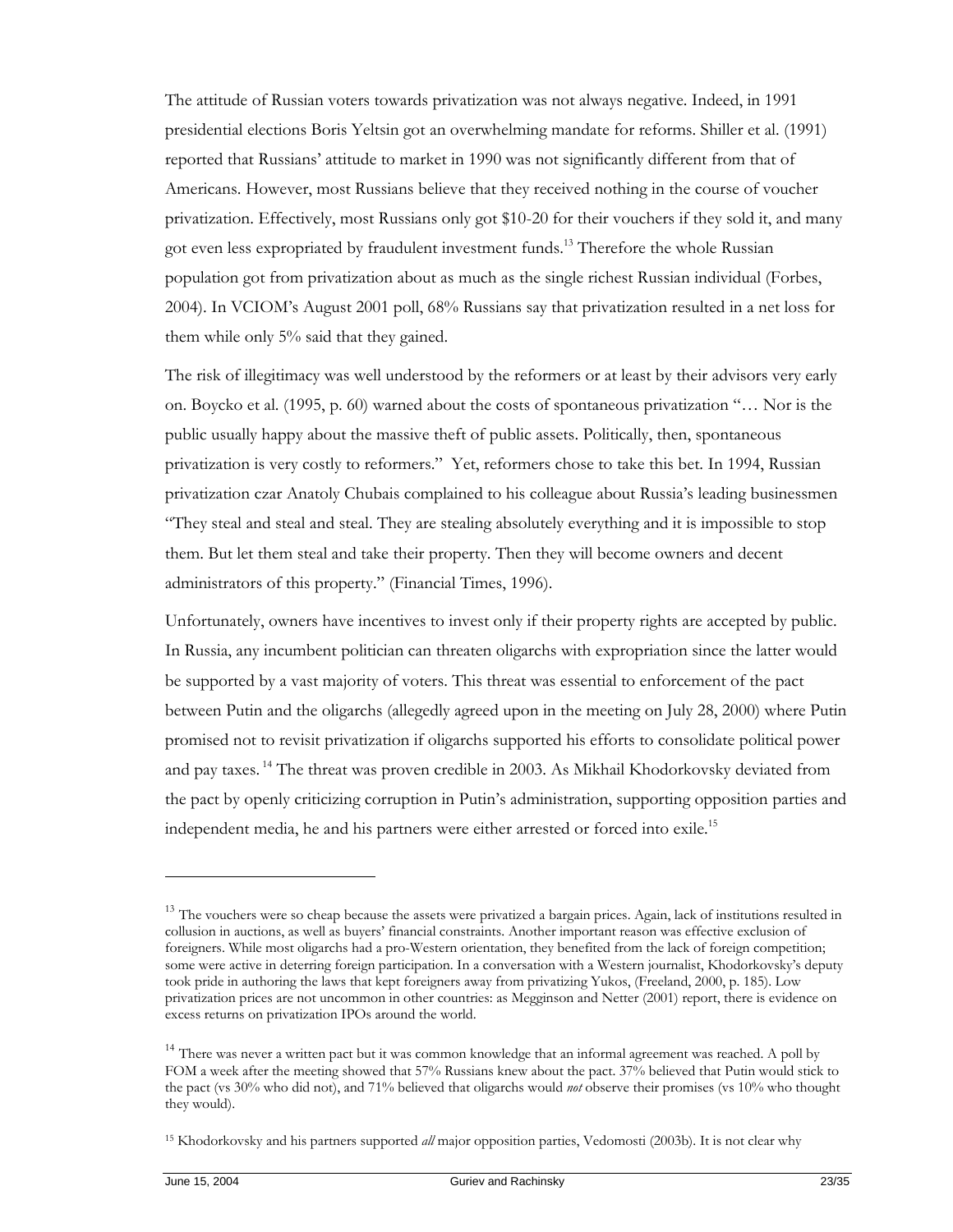# **Oligarchs' futures**

The discussion above raises a number of non-trivial questions. Can and should Russia draw a line over the tumultuous 1990s or the legacies of privatization will prevent its economy from growth and development in coming years? If yes, what exactly should be done?

In the past, quite a few oligarchic economies have generated high growth rates, at least for substantial periods of time. The examples of Korean chaebols, Japanese zaibatsu, Swedish and Italian family controlled firms show that oligarchic economies can be successful; even though they are vulnerable to crises. The latter can come either from a generational change in conglomerates' leadership or from inherent inflexibility and tendency to suppress entry of new businesses. The former factor has been important in the decline of many family controlled businesses in Italy (Aganin and Volpin), Sweden (Hogfeldt, 2003), and Korea (Graham, 2003). At the time of retirement, the founders of family controlled firms face a tough dilemma of either hiring a professional manager and thus separating ownership and control or passing control to a less competent heir (Burkart et al., 2003). However, Russian oligarchs are young, so the generational change is rather irrelevant.

The other problem with oligarchic economies is that they usually erect barriers to entry (Acemoglu, 2003) either through suppressing financial development (Rajan and Zingales, 2003, Perotti and Volpin, 2003) or through superior access to political resources. This risk is certainly very important for Russia where the growth potential of oligarchs' natural resource industries is certainly limited in the long run, and new entry in other sectors is crucial for sustainable development.

It is not clear what is going to happen to Russian oligarchs. Below we formulate three possible policy scenarios. We first consider a "status quo" scenario where there are no significant policy changes. The second scenario is the one where the government takes a tougher stance on oligarchs and confiscates their assets. Then we discuss a scenario where government tries to engineer an amnesty. After formulating the three scenarios that differ with regard to oligarchs' property rights, we discuss another policy dimension: lowering entry barriers for non-oligarch entrepreneurs through financial development, competition and openness.

We evaluate the scenarios on the basis of economic efficiency only but also take into account political feasibility. In terms of economic theory, Russia needs to design a mechanism which will provide incentives to invest in productivity to those in control of industrial assets; at the same time

-

Khodorkovsky did not stick to the pact. Most likely, asymmetric information played a role (as modeled in Braguinsky and Myerson, 2003, the paper that was written before the crackdown). When in the sixth meeting of RSPP with Putin (Feb 2003), Khodorkovsky complained about corruption in the government, he probably did not expect Putin to respond questioning–in public–the legitimacy of Khodorkovsky's 1990s appropriations (Moscow Times, 2003).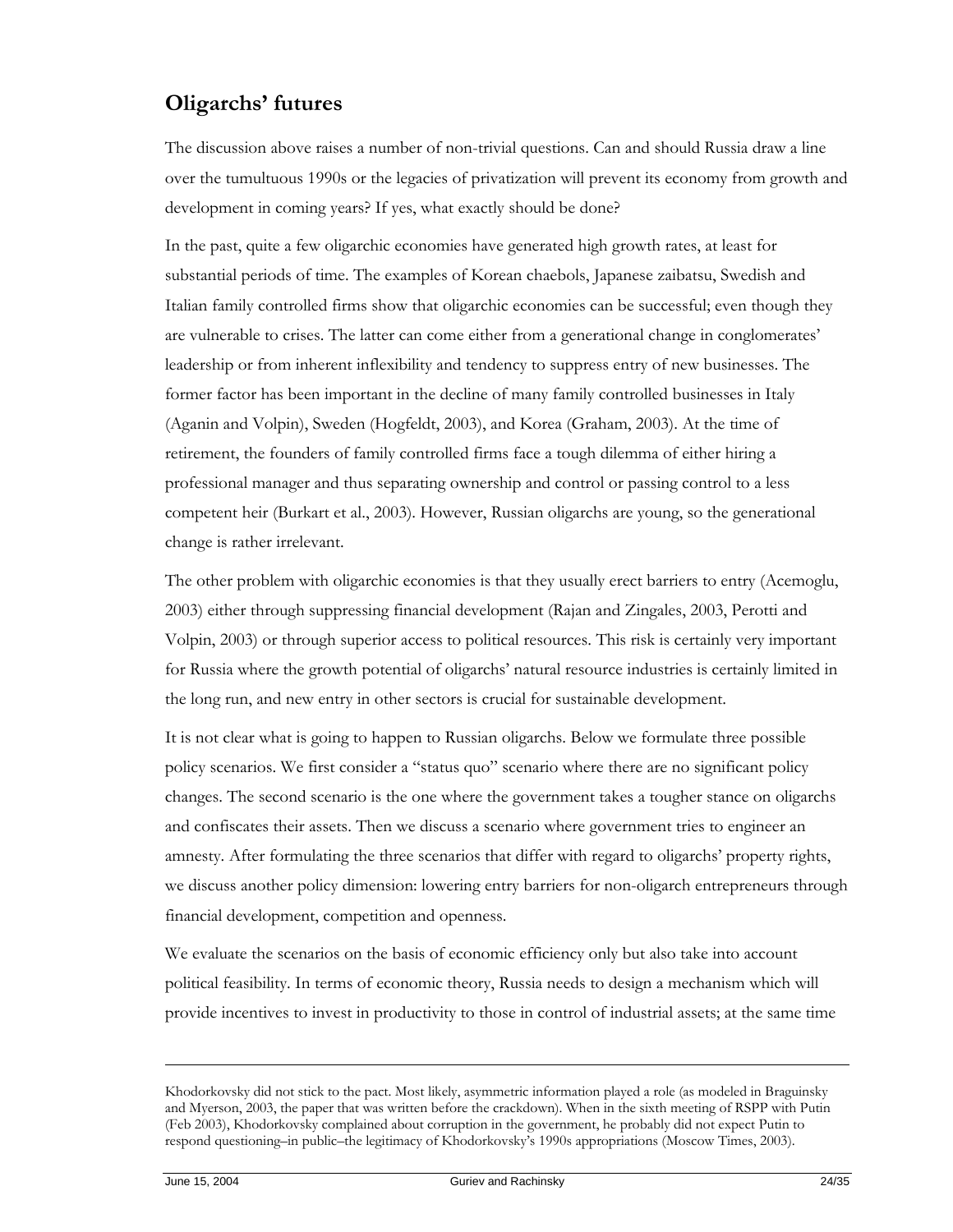this mechanism should be renegotiation-proof, whoever is in power should be able commit to this mechanism along the equilibrium path.<sup>16</sup>

The key players include the oligarchs, the ruling bureaucracy and the public. Public has no political weight, but its interests can be represented by the President accountable to the median voter. Our analysis is somewhat similar to the one in Acemoglu (2003). Acemoglu emphasizes the trade-off between oligarchy where the rule by rich elite results in low taxes but high entry barriers and populist democracy where median voter raises redistributive taxes but also keeps entry barriers low; Acemoglu discusses but exogenously rules out the outcome where bureaucracy is in control (predatory state). In what follows, the political regime is a convex combination of three extreme outcomes: oligarchy, predatory state, and populist democracy with relative weights determined by the policies pursued.

## **Status quo**

Khodorkovsky's imprisonment has removed any remaining doubts in Kremlin's resolve to punish deviations from the 2000 pact. Therefore oligarchs will respect the pact and will not interfere in national politics. In a sense, Putin has pursued the "political antitrust" policy that was crucial in building US democracy and economy in the beginning of 20<sup>th</sup> century (Rajan and Zingales, 2003). Even though oligarchs remain economically powerful, they have no longer any weight in politics.

However, Khodorkovsky's case has also made the oligarchs too vulnerable. Given that bureaucracy is as corrupt as before, this effectively shifted the bargaining power from oligarchs to bureaucrats. Although outright expropriation of oligarchs will probably remain just a threatpoint, their cash flows will be intensively milked by bureaucrats. This will in turn undermine oligarchs' property rights and incentives to invest.

In order to sustain growth in this scenario, Putin has to reestablish his commitments under the pact. In particular, he has to constraint rent-seeking by the bureaucrats. It is certainly not an easy task given that democratic checks and balances are very weak. Moreover, neither government nor oligarchs are interested in the development of democracy and civil society. Bureaucrats do not like to cede their control, while oligarchs are afraid of median voter's redistributive agenda.

Putin's task is difficult but not impossible. It is instructive to look back at Park Chung-hee's first years in power in Korea. While there are many differences between Korea in the 1960s and Russia, it

<sup>&</sup>lt;sup>16</sup> Even the short history of Russia's transition contains a number of examples proving the importance of commitment and political constraints. Boris Berezovsky was one of the key figures behind Vladimir Putin's ascent to power. Yet, after Putin was elected, he did not respect Berezovsky's business interests or political views. The popular mandate has provided Putin with opportunity to prosecute Berezovsky (who was deeply disliked by voters) and get rid of whatever pre-election promises he made to Berezovsky.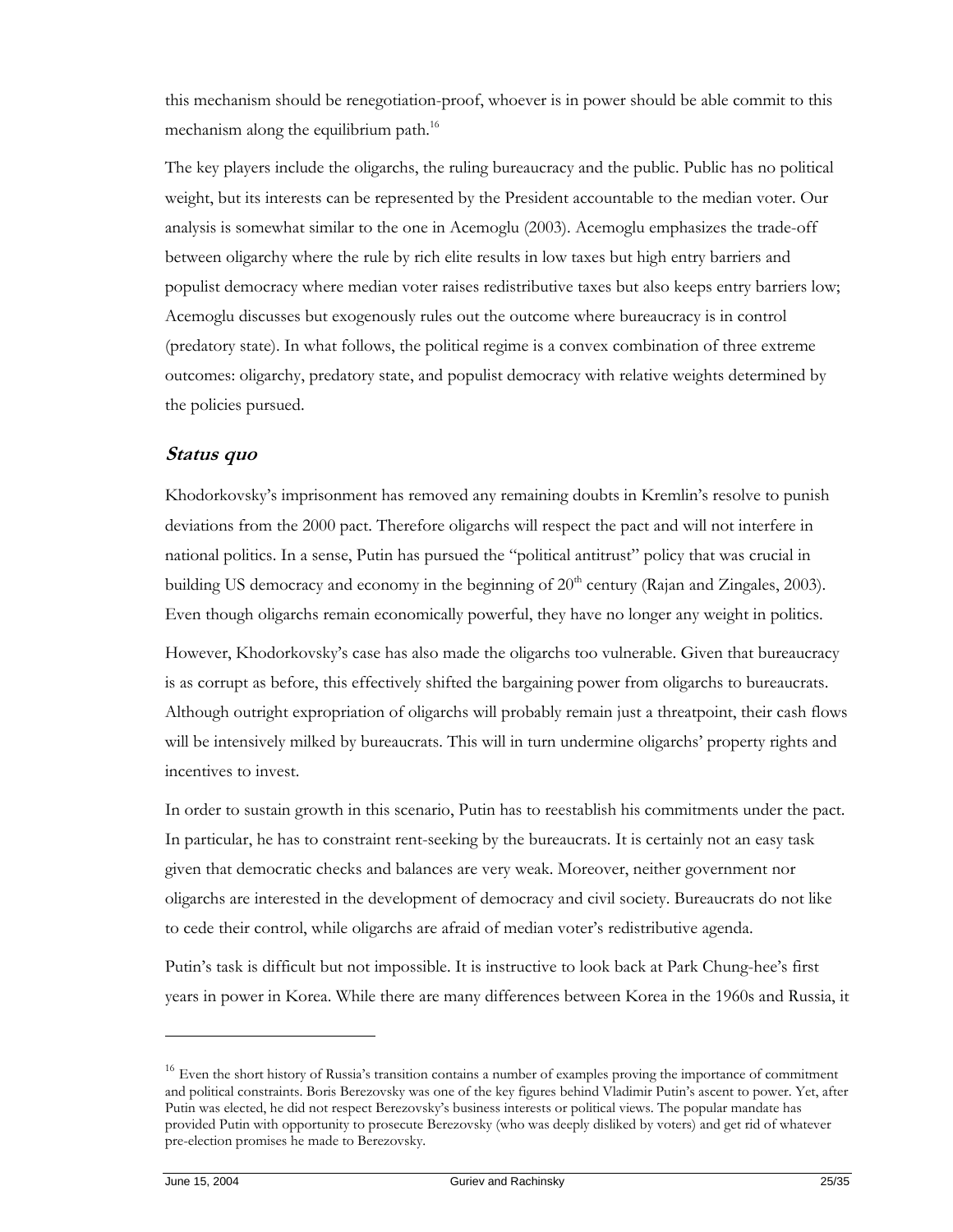is certainly not true that corruption was initially low in Korea. Nor did Korea possess developed democratic institutions. General Park came to power in 1960 after Korean public was deeply disappointed in the corrupt regime of Syngman Rhee, the first president of independent Korea. At that time chaebol owners have already built their initial wealth; public deemed their wealth illegitimate as it was related to corrupt deals and misuse of US aid (Graham, 2003). General Park started off with a crackdown on these "oligarchs". He even made them promise to donate large parts of their wealth to charities or return to the state. Korea's richest person, Lee Byung-chol of Samsung (who supposedly held 19% of all national wealth, Graham, 2003) was in opposition to Park and eventually had to pay fines to government in 1963. Yet, no chaebol lost any serious part of its wealth. No chaebol leader was prosecuted, even though Park's new laws certainly allowed that and twenty four arrests were initially made to establish credibility. In Park's later years, chaebols have received a substantial support from the state in the form of subsidizied loans. The support was awarded mostly to those who succeeded in the export markets. Apparently, Park's administration was happy with chaebols as long as they led Korea's industrialization and economic growth.

There are two important problems with the Korean scenario for Russian voters and Russian rulers. First, it does illustrate that democracy may take a very long time to emerge along this path. After losing popularity, Park Chung-hee first rigged an election, and then cancelled presidential elections, appointing himself a president for life. He was assassinated by his own security chief in 1979.

The second problem is that part of Korea's success was an ingenious winner picking by Park. Against all odds and economists' advice he promoted specific industries where Korea did manage to get a market niche. It is hard to reproduce this strategy now as Russia is no longer in the industrialization stage, and global competition is much tougher. However, this should not be a concerns, as oligarchs are able choose profitable market strategies themselves.

# **Confiscation**

Confiscation of oligarchs' property and prosecution of oligarchs is certainly the most popular option with Russian public. There seems to be little doubt that in modern Russia government can expropriate and prosecute oligarchs. It is less clear though what would happen with the assets after confiscation. There can be two approaches: one is to simply renationalize them and manage as a public company, the other one is to auction them off again. Both are problematic. The assets currently controlled by oligarchs can and should be run by private owners; there are no externalities or public good arguments involved, and the inefficiency of Russia's public companies is notorious.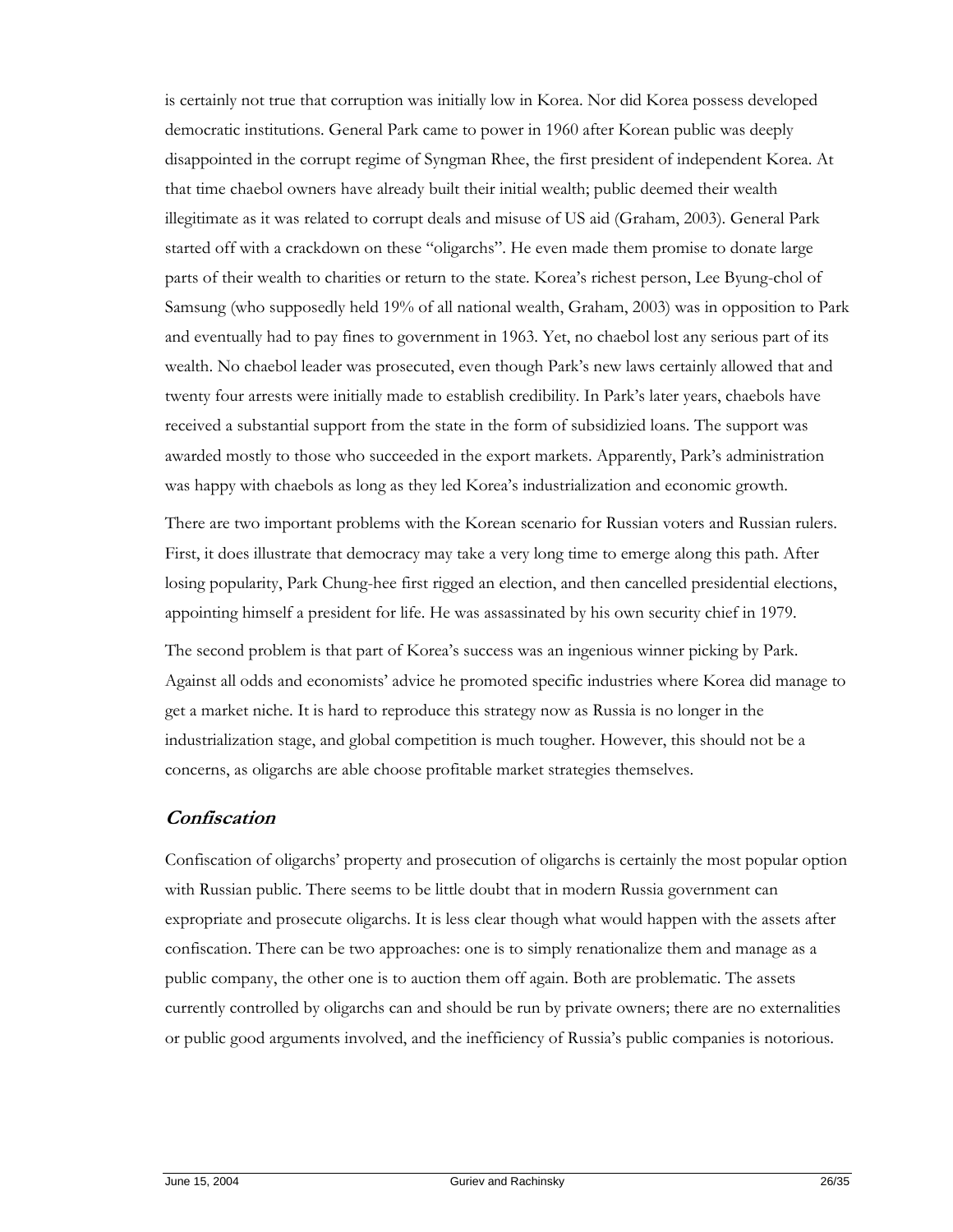Selling the confiscated assets to other private owners may not succeed in building legitimacy of property rights. Indeed, suppose that the auctions are not open to foreign strategic investors. Given financial underdevelopment, the only buyers who can offer a high price are other oligarchs.<sup>17</sup> Certainly, government may exclude other oligarchs (or expropriate all the oligarchs simultaneously). The others buyers will be financially constrained and will necessarily pay a very low price. Therefore the new owners' property rights will also be at least partially illegitimate. Russian public will know that they have bought the assets at the fraction of the value. Moreover, given Russia's institutional environment, the new owners will quickly learn that "size matters" and consolidate into oligarchs themselves.

It is also not clear whether the government will be able to run the auctions honestly. A very recent example of Slavneft privatization shows that collusion between bidders (and, possibly, between bidders and auctioneers) is as common in Putin's Russia as it was in Yeltsin's (Financial Times, 2002b). In Dec 2002, a large state owned oil asset was sold at a price slightly above the reserve price, with competing bids (including ones by foreigners) either discouraged or excluded on technical grounds. Rigging the auctions will further reduce the price and therefore legitimacy of subsequent property rights.

The confiscation will therefore just reproduce a new generation of oligarchs whose incentives to invest will not necessarily be stronger.

An interesting example of breaking up conglomerates by force is the story of Japan's zaibatsu that are in many ways similar to Russian largest conglomerates (Morikawa, 1992). In 1945, US occupation authorities accused zaibatsu's controlling families of supporting Japanese militarism and ordered dissolution of zaibatsu (Miwa and Ramseyer, 2003). Effectively, zaibatsu's owners were expropriated, and their individual firms were mostly bought by incumbent management. However, already by 1958, zaibatsu re-emerged in the form of keiretsu (Bergloef and Perotti, 1996, Miwa and Ramseyer, 2003). Although keiretsu were not as centralized as zaibatsu (where all firms within a conglomerate were controlled by a single family), they engaged in cross-shareholding and coordinating their activities; firms that were part of a zaibatsu now joined the keiretsu that was built in place of this particular zaibatsu.

This experience suggests that the size and composition of conglomerates does depend on institutional environment and market conditions. Hence, if oligarchs' empires are broken off and sold by piece, they are likely to reemerge as unified groups albeit controlled by new owners.

<sup>17</sup> When Berezovsky went into exile, his assets were purchased by Abramovich. When Abramovich started moving to London, his assets were bought by Deripaska. In July 2003 poll by VCIOM, only 10% respondents believed that confiscated assets will benefit the public, the most popular responses were that the assets will be appropriated by other oligarchs (31%), state (24%), bureaucrats (23%), and organized crime (18%).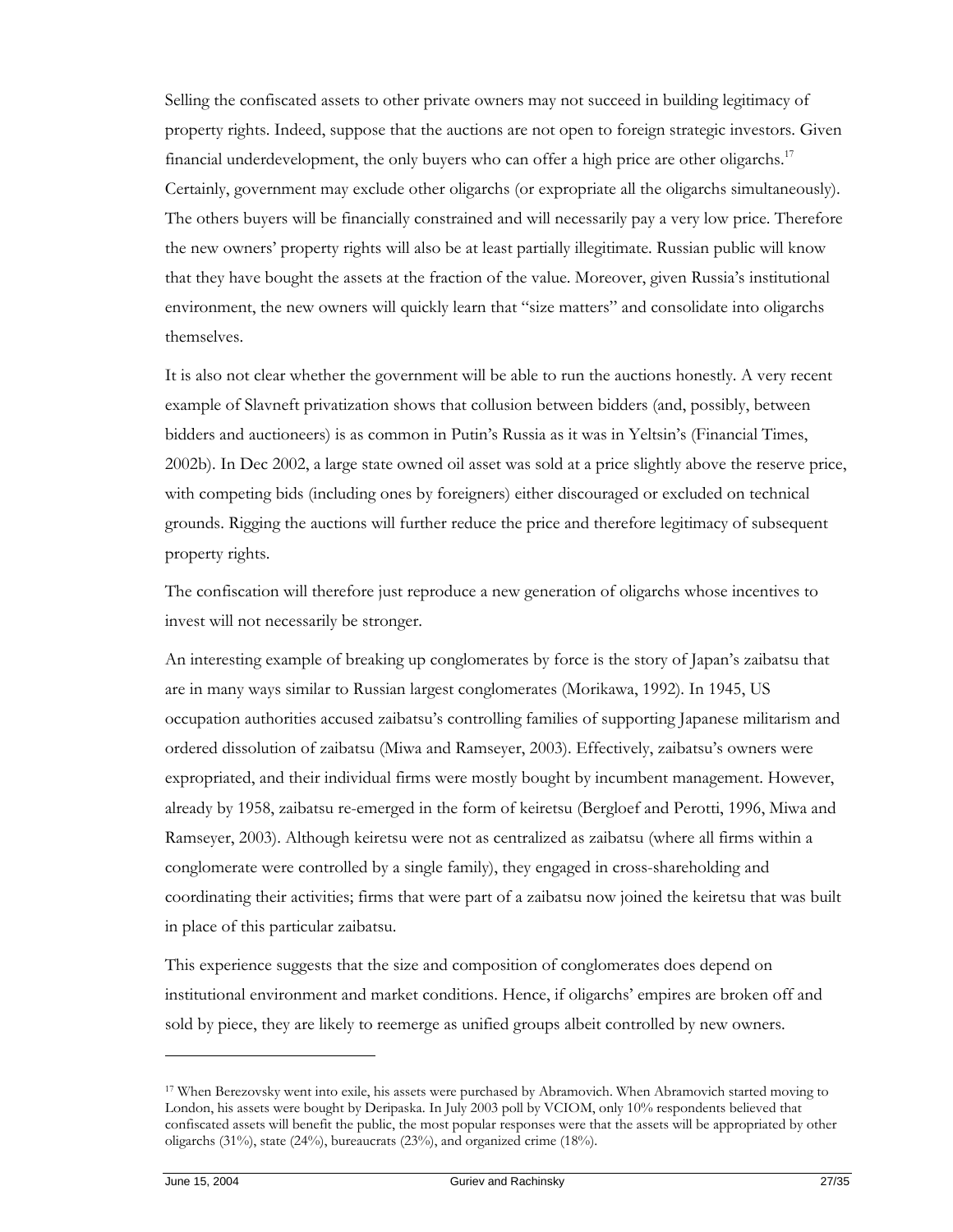Confiscation can only work if the assets are sold in honest auctions open to foreigners. Ruling bureaucracy will certainly try to prevent this from happening, as this will result in their loss of control over the assets and cash flows. In order to do so, the predatory state will masquerade as populist democracy and appeal to the median voter's nationalist sentiment.

#### **Amnesty**

A direct application of Coase theorem to the problem of illegitimacy of property rights provides a seemingly straightforward solution. The property rights should be clearly defined and awarded to a party that is willing to pay the most. Since the current oligarchs seem to be a good match for the assets, and they are also the only ones who are financial unconstrained, they should keep their assets but compensate others. This solution–known as a privatization amnesty– has been advocated by both critics of the reform (Goldman, 2004) and oligarchs themselves (Deripaska, 2004). There are many possible versions of the amnesty, but the most general approach could be the following. Russian government passes a federal law on statute of limitations granting property rights to anyone who acquired them at least T years ago. In exchange, oligarchs make a lumpsum payment to the public.

There are many technical problems: (i) how much the oligarchs should pay; (ii) which oligarchs should pay; (iii) how the payment should be structured to avoid strangling oligarchs' companies; (iv) how to make sure payments reach out to public rather than get appropriated by corrupt bureaucrats; (v) how the statute of limitations be structured.

These problems are not impossible to solve. The dominant view is that the payment should be proportional to the current value of the oligarchs' assets (Deripaska, 2004, suggests 75-80%). The assets' value could be self-assessed; there should be a provision that outside bidders (including foreigners) can buy out the assets at self-declared value times a pre-specified factor; this multiplier should be sufficiently low to encourage truthful revelation but not too low, and certainly above 1, so that truthfully revealed value is not taken over easily.18 The participation in the program should certainly be voluntary for the oligarchs – those who have done no wrong, do not have to pay. Yet, the voluntary participation will only work if the other party's commitment to amnesty is perfect. Indeed, the very fact of an oligarch's participation in the amnesty provides a signal to the public that the particular oligarch is afraid of prosecution. So if there is risk of reneging on the amnesty, the primary targets of prosecution will be exactly the oligarchs participating in the amnesty.

<sup>&</sup>lt;sup>18</sup> This and many other ideas in this section were suggested to authors by Luigi Zingales in private communications.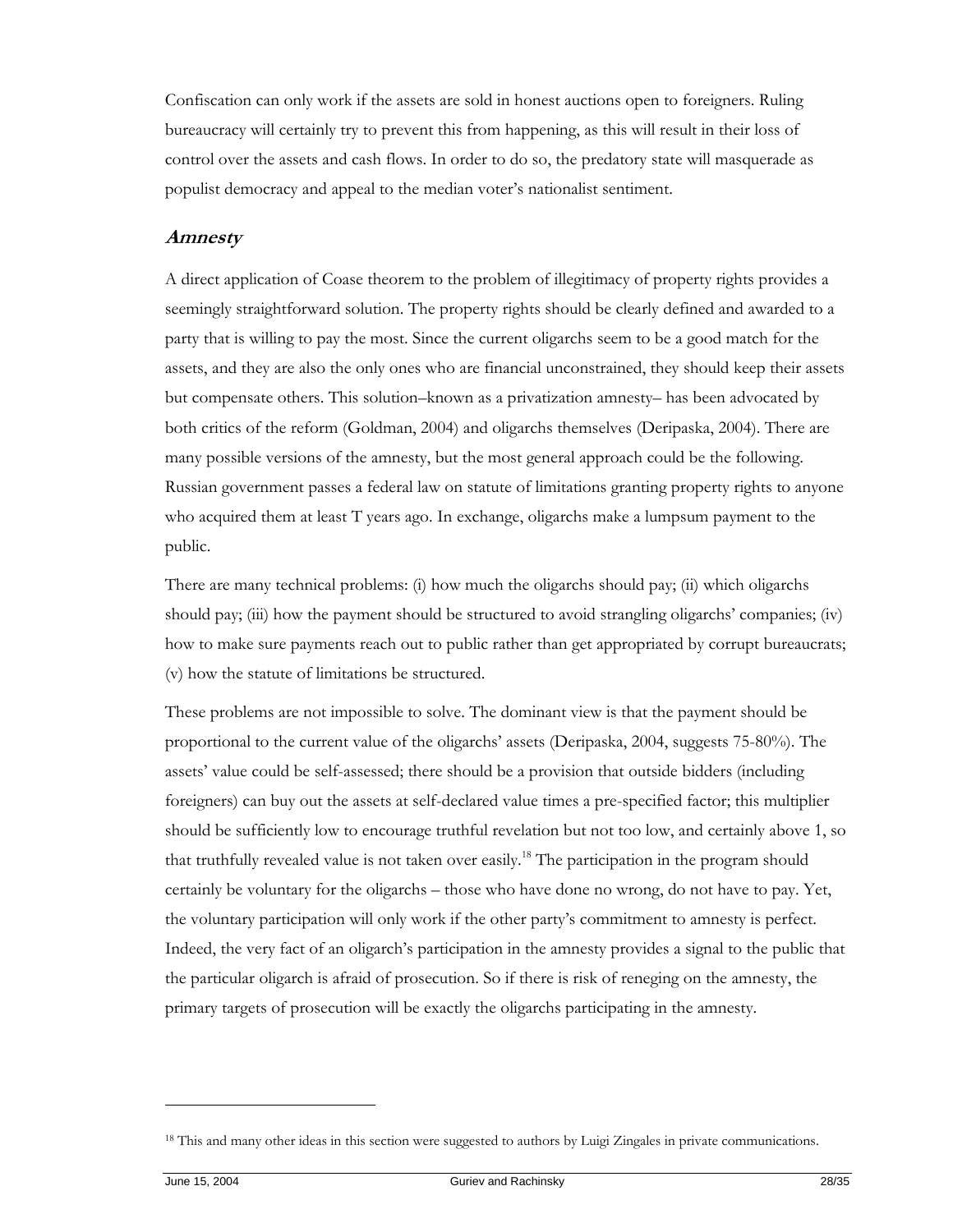The problem of structuring the payment is certainly more difficult. From the macroeconomic point of view, the oligarchs could simply redeem some of Russia's sovereign debt. However, in this case the payment will not reach the median voter; rather, this arrangement will soften government's budget constraints by allowing new debt issues; and higher government spending is not necessarily good for a median Russian. A more appealing alternative is to take responsibility for some of Russia's pension obligations, as pensioners are the ones who suffered the most in 1990s. The back of envelope calculations provide an estimate of about 3 average annual pensions. Indeed, the total oligarchs' wealth is in the range of \$80 billion (Forbes, 2004) and there are about 40 million pensioners in Russia, hence using Deripaska's 75% tax, we arrive at the total of \$1,500 per person. Certainly, the compensation cannot be made overnight (this would destroy oligarchs' companies). There should be a fund that would finance either annuity payments or lumpsum payments to the oldest pensioners. The deal may also be accompanied by a reduction in pension tax to spread part of the benefit to the working population.

It is much less clear what the oligarchs would get in exchange for the payment. The contract is inherently incomplete. Indeed, while the statute of limitations on privatization can be enforced, it is hard to keep away from prosecuting oligarchs on charges of tax fraud or other wrongdoings. Even if one assumes commitment on the part of the President in office, the new President can again appeal to public's negative attitude and return to confiscatory policies. Notice that the latter do not have to be as drastic as expropriation of property. Confiscation of value can simply occur through raising taxes on natural resource industries.

Hence, it is not clear how government and public can commit to the amnesty. Yet, there are examples of similar deals that did succeed. In 1938, Swedish social-democratic government introduced a new tax code. In exchange for higher income taxes (and pro-labor laws and regulations previously introduced), Swedish tycoons received very generous tax breaks on investments which gave large firms a serious advantage over new entrants (Hogfeldt, 2004). The deal has effectively been in place until 1990s.

# **Competition and financial development**

All the scenarios above fail to address Russia's fundamental problem of institutional economies of scale. Institutions must be reshaped to encourage entry and growth of Russia's smaller businesses. Otherwise the economy will remain dominated by oligarchs, whether there is a shift towards amnesty or confiscation. The solutions are well-known: financial development, openness, competition policy (Rajan and Zingales, 2003). On top of the changes in economic institutions, legal and political environment must be reformed to eliminate economies of scale due to rent-seeking. The reform of the judiciary, creation of grass-roots political parties, and fighting corruption at all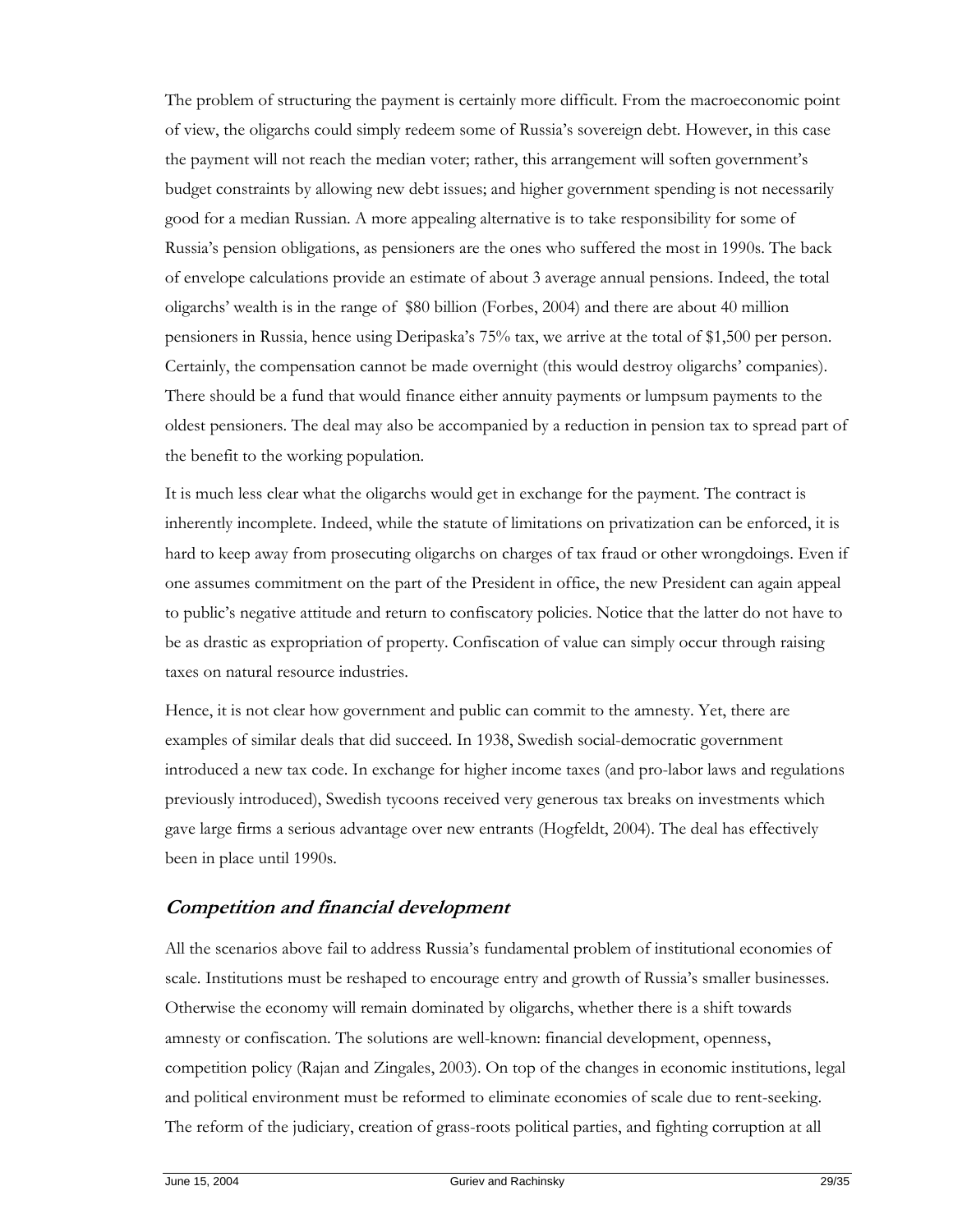levels of bureaucracies are required. Taxes should be transparent and sufficiently low so that legitimate business operations are feasible.

As appealing this set of reforms is, it is virtually impossible to implement. Oligarchs are not interested in creating competition in product and factor markets, bureaucrats do not want to relinquish their power either, and other constituencies have little political power.

This is why in many oligarchic countries it took decades before financial revolution has started. In Italy and Sweden, the regime change was triggered by European integration (Aganin and Volpin, 2003, Hogfeldt, 2004), in Korea, it took a major crisis of 1997 to start the reform. However, there are also examples of success, most importantly – the US experience in the  $20<sup>th</sup>$  century.

The initial conditions in the US were not any better than those in modern Russia. In 1900, 22 tycoons had wealth that would be equivalent to today's \$1 billion (in terms of GDP per capita) or more, and their economic power was even higher than their relative wealth would suggest (De Long, 1998). These individuals were corrupt and ruthless. While they built their business empires from scratch they also got substantial resources from public coffers in the form of land grants (Aslund, 2004) or direct subsidies (De Long, 1998). Many US private railroads (the sector crucial for the rise of the most robber barons) were built with 100% public funding. Moreover, some tycoons even managed to inflate the subsidies. Collis Huntington and Leland Stanford were supposed to receive government subsidies for construction of transcontinental railroad at the rate of USD 16,000 per mile of track in the flat terrain but 32,000 in foothills and 48,000 in the mountains; they have managed to claim mountain and foothill rates in flat areas (Stone, 1956).

The attitude of US public towards the robber barons was also quite similar (if not worse) as that of Russians towards the oligarchs. Both government and Congress were very corrupt. Also, in the beginning of  $20<sup>th</sup>$  century, US lagged behind other Western countries in terms of terms of financial development (Rajan and Zingales, 2003); the level of financial development in the US in 1913 was similar to that of modern Russia.

Yet, US have managed to rein in the "malefactors of great wealth" (as Theodore Roosevelt referred to the tycoons) and build a competitive economy and a highly sophisticated financial system. Antitrust policies, higher taxes to finance war and the rising welfare state, and Glass Steagall Act have substantially reduced their relative role in the US economy and politics (De Long, 1998).

It has taken a long time for the US to get to where it is now; moreover US success can be explained by the common law system and a strong middle class that Russia lacks. Yet, Russia may cover this path faster. First, we now understand better what needs to be done; in particular, how to reform and regulate banking and securities markets. Also, the 20<sup>th</sup> century's progress was slowed down by two World Wars and the Great Depression. Second, Russia can leapfrog certain stages by importing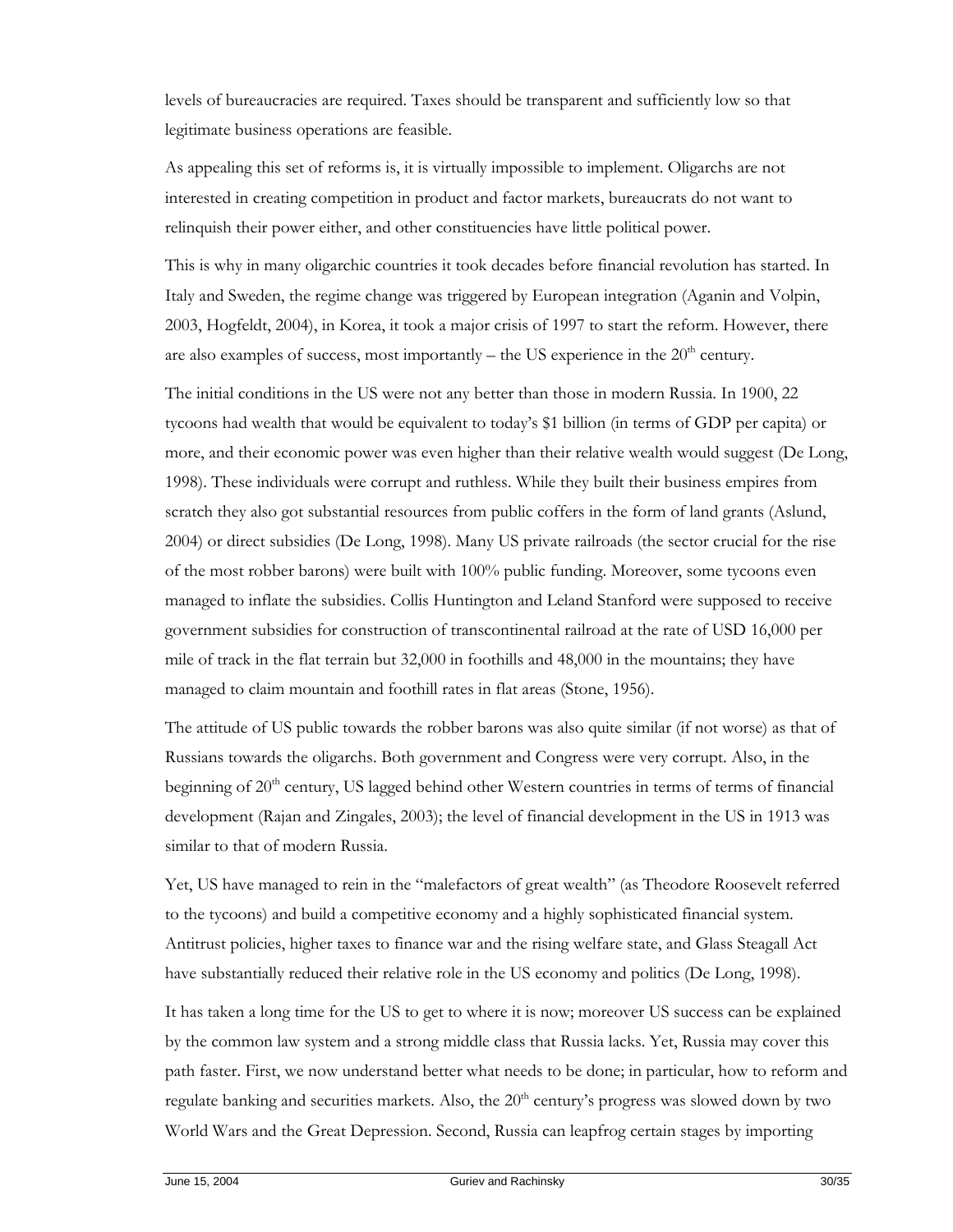competition and financial development. Russia should open up to foreign banks (which is currently fiercely opposed by Russian banking community), to imports and to foreign investors (which is going to happen once Russia joins WTO). Third, the "political antitrust" has effectively succeeded – the 2000 pact rules out the risk of hijacking the political process by even very rich individuals. On the other hand, there remains a powerful opposition to financial development, competition and openness coming from bureaucracy that certainly prefers the existing system.

# **Conclusions**

Both negative and positive stereotypes on Russian oligarchs are true. They do control a substantial part of the economy including natural resources industries. The concentration of ownership in modern Russia is probably higher than in other countries. Moreover, it is likely to increase further as Russian's natural monopolies are being reformed and privatized. Oligarchs seem to run their empires more efficiently than other Russian owners. Also, while the relative weight of their firms in Russian economy is huge, they do not seem to be excessively large by the standards of the global economy where most of them are operating. We cannot judge whether they acquired their assets in a illegitimate way, but majority of Russian population certainly believes so which creates a fundamental problem for building a democratic and prosperous Russia.

This problem is neither insurmountable, nor unique to Russia. Quite a few countries have managed to overcome the burden of high ownership concentration. It is not easy, and it may take a long time. All the scenarios of development that we sketched in this paper are painful, and in each of them success is not guaranteed. Which scenario is most likely to occur? In Russia's highly centralized political system, a lot depends on the preferences and actions of the President. Yet we conjecture that Russia will follow a mix of "status quo" and "amnesty". The recent crackdown on oligarchs has greatly increased bureaucrats' bargaining position with regard to large business. So the oligarchs are now better off starting to pay higher taxes rather than continue to be blackmailed and therefore milked by bureaucracy. Certainly, corrupt bureaucrats prefer bribes to taxes, but by advocating higher taxes and transparency, oligarchs can circumvent the bureaucrats by directly appealing to voters. This should also build up legitimacy over time while in the status quo scenario oligarchs remain illegitimate forever.

An unpleasant implication of this analysis is that the development of democracy in Russia may take a long time. Countries with concentrated ownership have lived with "1½ party system" for decades. The real competition between strong political parties is more likely to emerge when financial development, competition policies and openness lower entry barriers and promote the rise of middle class. Neither oligarchs nor the bureaucracy seem to be interested in implementing these policies in Russia anytime soon.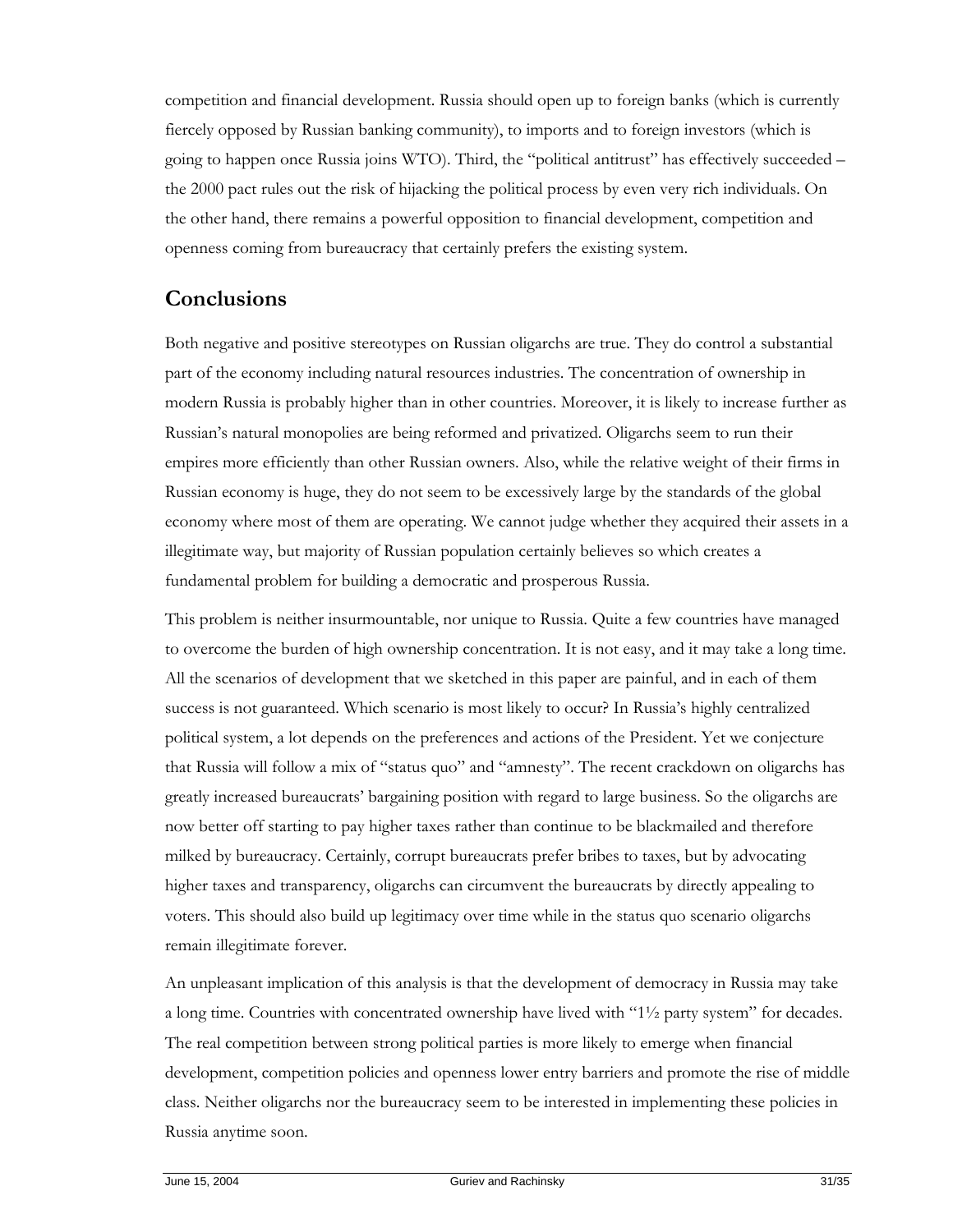# **References**

Acemoglu, Daron. 2003. "The Form of Property Rights: Oligarchic vs. Democratic Societies." Mimeo, MIT Department of Economics.

Aganin, Alexander, and Paolo Volpin. 2003. History of Corporate Ownership in Italy. Mimeo, LBS. Aslund, Anders. 2004. "The Misguided Blame Game." *Transition Newsletter,* Vol. 14/15, p. 25-26.

- Barca, Farizio, and Marco Becht, ed. 2001. The control of corporate Europe. NY: Oxford University Press.
- Becht, Marco. 1999. "European Corporate Governance: Trading-Off Liquidity Against Control." European Economic Review, 43:1071-83.
- Berglöf, Erik, and Enrico Perotti. 1994. "Corporate Governance Structure of the Japanese Financial Keiretsu," Journal of Financial Economics, 36, pp. 259-284.
- Black, Bernard. 2001. "The Corporate Governance Behavior and Market Value of Russian Firms", *Emerging Markets Review*, 2, pp. 89-108
- Blanchard, Olivier, and Michael Kremer. 1997. "Disorganization." *Quarterly Journal of Economics,*  112(4), 1091-1126.
- Boone, Peter, and Denis Rodionov. 2002. "Rent seeking in Russia and the CIS" Brunswick UBS Warburg, Moscow.
- Boycko, Maxim, Andrei Shleifer, and Robert Vishny. 1995. Privatizing Russia. MIT Press.
- Braguinsky, Serguey, and Roger Myerson. 2003. "Oligarchic Property Rights And Investment." Mimeo, SUNY Buffalo.
- Burkart, Mike, Fausto Panunzi and Andrei Shleifer. 2003. "Family Firms." Journal of Finance, 58: 2173-2207.
- Claessens, Stijn, Simeon D. Djankov, and Larry H.P. Lang. 2000. "The Separation of Ownership and Control in East Asian Corporations", Journal of Financial Economics, Vol. 58, No 1-2, pp. 81-112.
- De Long, J. Bradford. 1998. "Robber Barons", in Anders Aslund, ed., Perspectives on Russian Economic Development (Moscow: Carnegie Endowment for International Peace).
- Deripaska, Oleg. 2004. "Beating Poverty Through Equal Opportunities." Moscow Times, Feb 18, 2004.
- Dyck, Alexander. 2003. "Hermitage Fund, The: Media and Corporate Governance in Russia." Harvard Business School Case 703-010.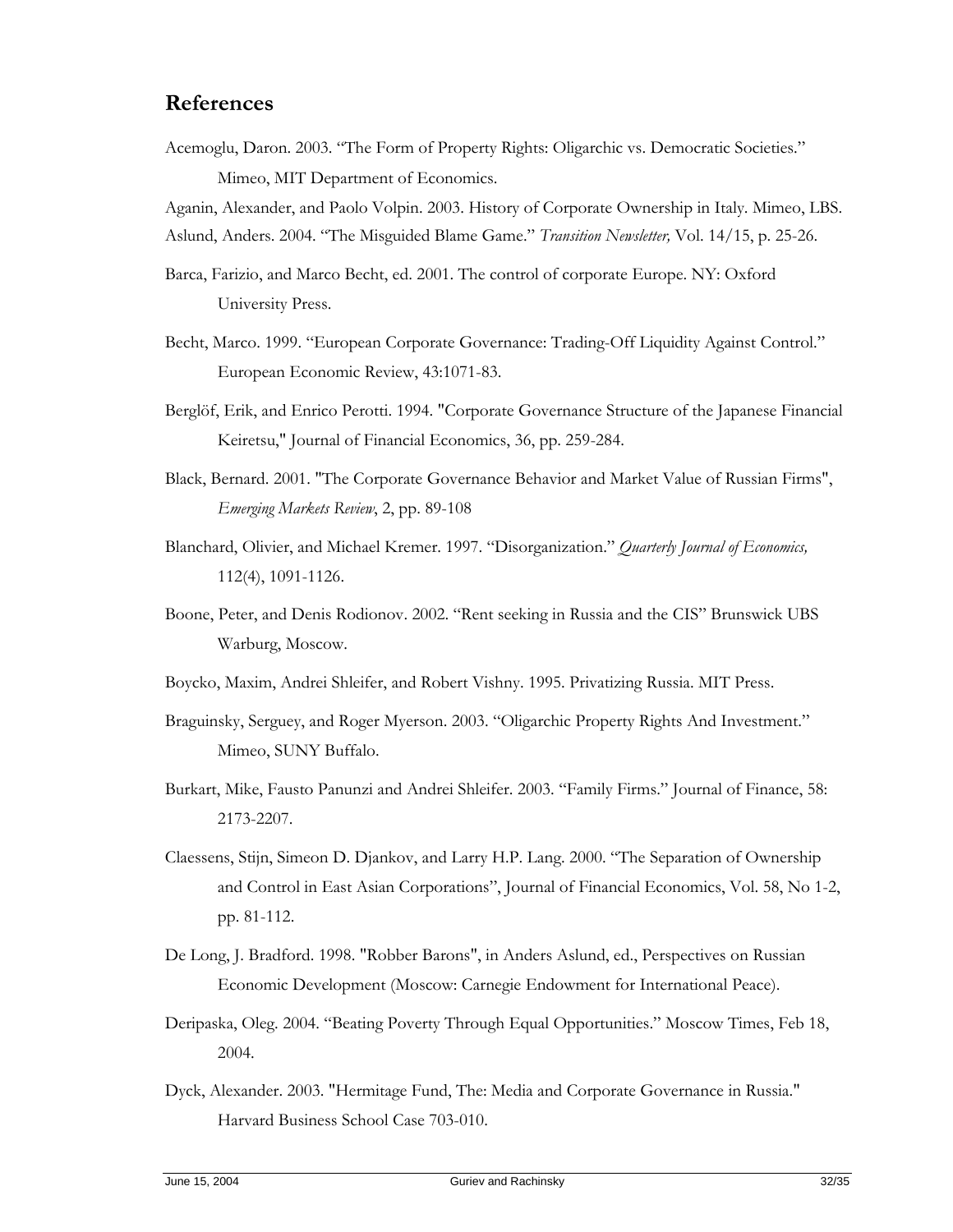- Dynkin, Alexandr and Alexei Sokolov. 2002. "Integrated Business Groups in Russian Economy." Voprosy Ekonomiki, 4, 78-95. [In Russian]
- Faccio, Mara, and Larry H.P. Lang. 2002. "The ultimate ownership of Western European Corporations." Journal of Financial Economics, 65, 365–395.
- Financial Times. 1996. Moscow's Group of Seven. Nov 1, 1996, p.17.
- Financial Times. 2002a. Putin's bid to join WTO splits business Russia's oligarchs seek to protect their interests from foreign encroachment, March 27.
- Financial Times. 2002b. Sale of Russian oil group leaves questions over fairness, Dec 19, 2002, p.6.
- Forbes. 2004. The World's Richest People, Feb 26, 2004.
- Forbes Russia. 2004. Russia's 100 Richest People, May 13, 2004. [In Russian]
- Freeland, Chrystia. 2000. Sale of the Century: Russia's Wild Ride from Communism to Capitalism. NY: Crown Business.
- Goldman, Marshall. 2004. "The Rule of Outlaws is Over." Transition Newsletter, Vol. 14/15, p. 23- 25.
- Graham, Edward. 2003. Reforming Korea's Industrial Conglomerates. Institute for International Economics, Washington, DC.
- Grossman, Gene, and Elhanan Helpman. 1994. "Protection for Sale", American Economic Review 84: 833-50.
- Guriev, Sergei, and Andrei Rachinsky. 2004. "Ownership concentration in Russian industry." Worldbank, Background paper for Country Economic Memorandum for Russia.
- Hoff, Karla, and Joseph Stiglitz. 2004. "After the Big Bang? Obstacles to the Emergence of the Rule of Law in Post-Communist Societies", American Economic Review, forthcoming
- Hoffman, David E. 2003. "The Oligarchs." NY: Public Affairs.
- Hogfeldt, Peter. 2004. "The History and Politics of Corporate Ownership in Sweden." Mimeo, Stockholm School of Economics.
- Kommersant. 2003. Who owns Russia? Moscow: Vagrius. [In Russian]
- Kumar, Krishna, Raghuram Rajan, and Luigi Zingales. 2003. "What Determines Firm Size?" Mimeo, GSB, University of Chicago.
- La Porta, Rafael, Florencio Lopez-de-Silanes, Andrei Shleifer, and Robert W. Vishny. 1998. "Law and Finance." Journal of Political Economy, 106: 1113-1155.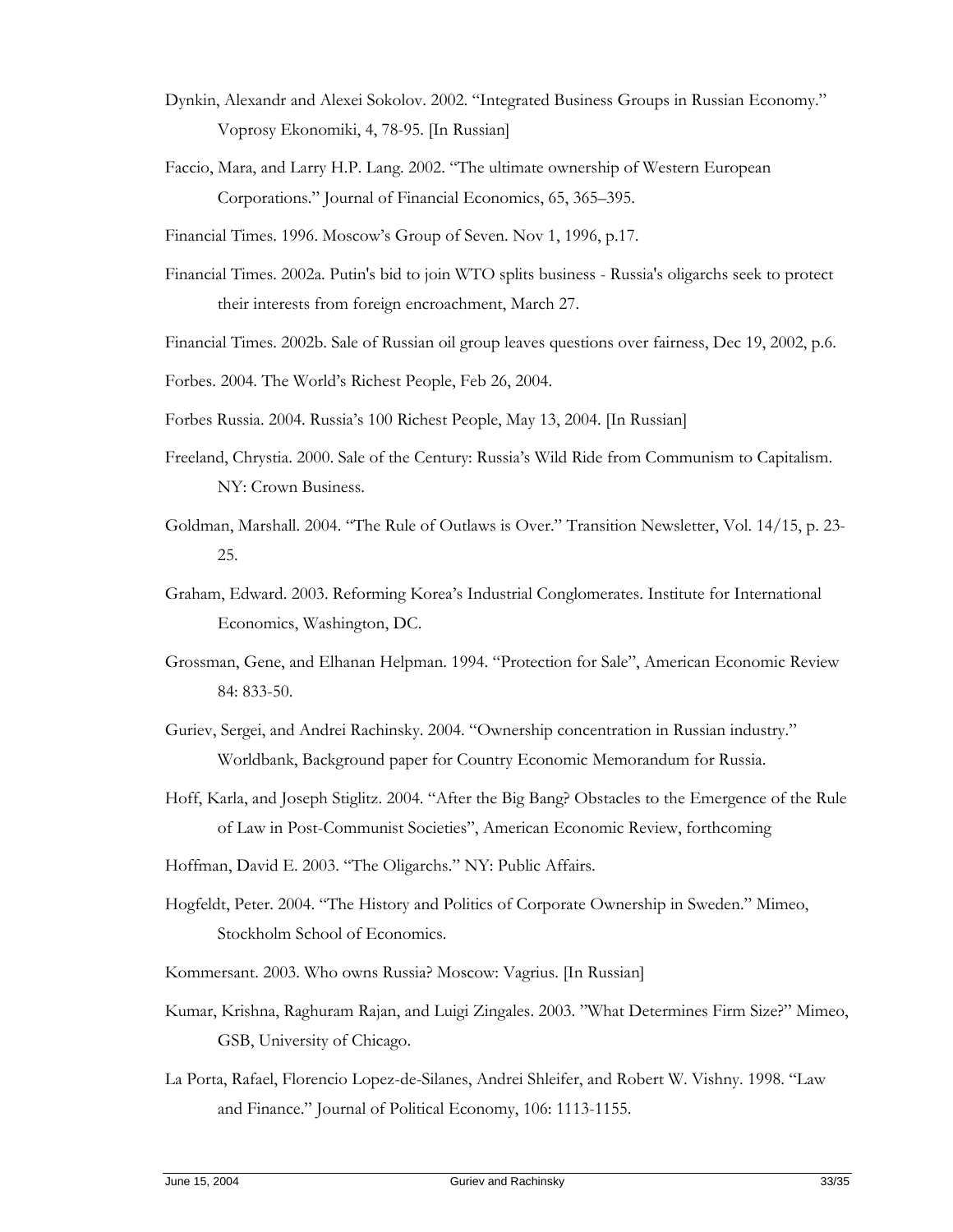LaPorta, Rafael, Florencio Lopes de Silanes, Andrei Shleifer, and Robert Vishny. 1999. "Corporate Ownership Around the World", Journal of Finance, 54: 471-517.

Latynina, Yulia. 2004. "Miscounted." Ezhenedelnyi Zhurnal, May 18, 2004. [In Russian]

- Megginson, William L., and Jeffry M. Netter. 2001. "From State to Market: A Survey of Empirical Studies on Privatization" Journal of Economic Literature XXXIX, pp. 321–389.
- Miwa, Yoshiro, and J. Mark Ramseyer. 2003. "Does Ownership Matter? Evidence from the Zaibatsu Dissolution Program." Journal of Economics and Managamnet Strategy, 12, 67-90.
- Morikawa, Hidemasa. 1992. Zaibatsu: The Rise and Fall of Family Enterprise Groups in Japan. University of Tokyo Press.
- Moscow Times. 2002. "Kremlin Bill Gets Lashing In Duma." September 19, 2002.
- Moscow Times. 2003a. "Tycoons Talk Corruption in Kremlin." February 20, 2003.
- Moscow Times. 2003b. "Foreign Used Car Prices May Rise Again." April 22, 2003.
- Pappe, Yakov. 2000. "The Oligarchs." Moscow: Higher School of Economics. [In Russian]
- Perotti, Enrico, and Paolo Volpin. 2004. "The Political Economy of Entry: Lobbying, Inequality and Financial Development." Mimeo LBS.
- PSI Foundation. 2003. Large Russian Business: A Digest of Corporate Statistics. Moscow. [In Russian]
- Rajan, Raghuram G., and Luigi Zingales. 2003. Saving Capitalism from the Capitalists: Unleashing the Power of Financial Markets to Create Wealth and Spread Opportunity, NY: Crown Business.
- Scharfstein, David, and Jeremy Stein. 2000. "The Dark Side of Internal Capital Markets: Divisional Rent-Seeking and Inefficient Investment,", Journal of Finance, 55, 2537-2564.
- Schoar, Antoinette. 2002. "Effects of Corporate Diversification on Productivity", Journal of Finance LVII, 2379-2403.
- Shiller, Robert J., Maxim Boycko, and Vladimir Korobov. 1991. "Popular Attitudes Toward Free Markets: The Soviet Union and the United States Compared" The American Economic Review, 81, 385-400.
- Shleifer, Andrei and Daniel Treisman. 2004. "A normal country." Journal of Economic Perspectives, this issue.
- Slinko, Irina, Evgeny Yakovlev, and Ekaterina Zhuravskaya 2003, Laws for Sale: Evidence from Russian Regions, mimeo, CEFIR, Moscow.